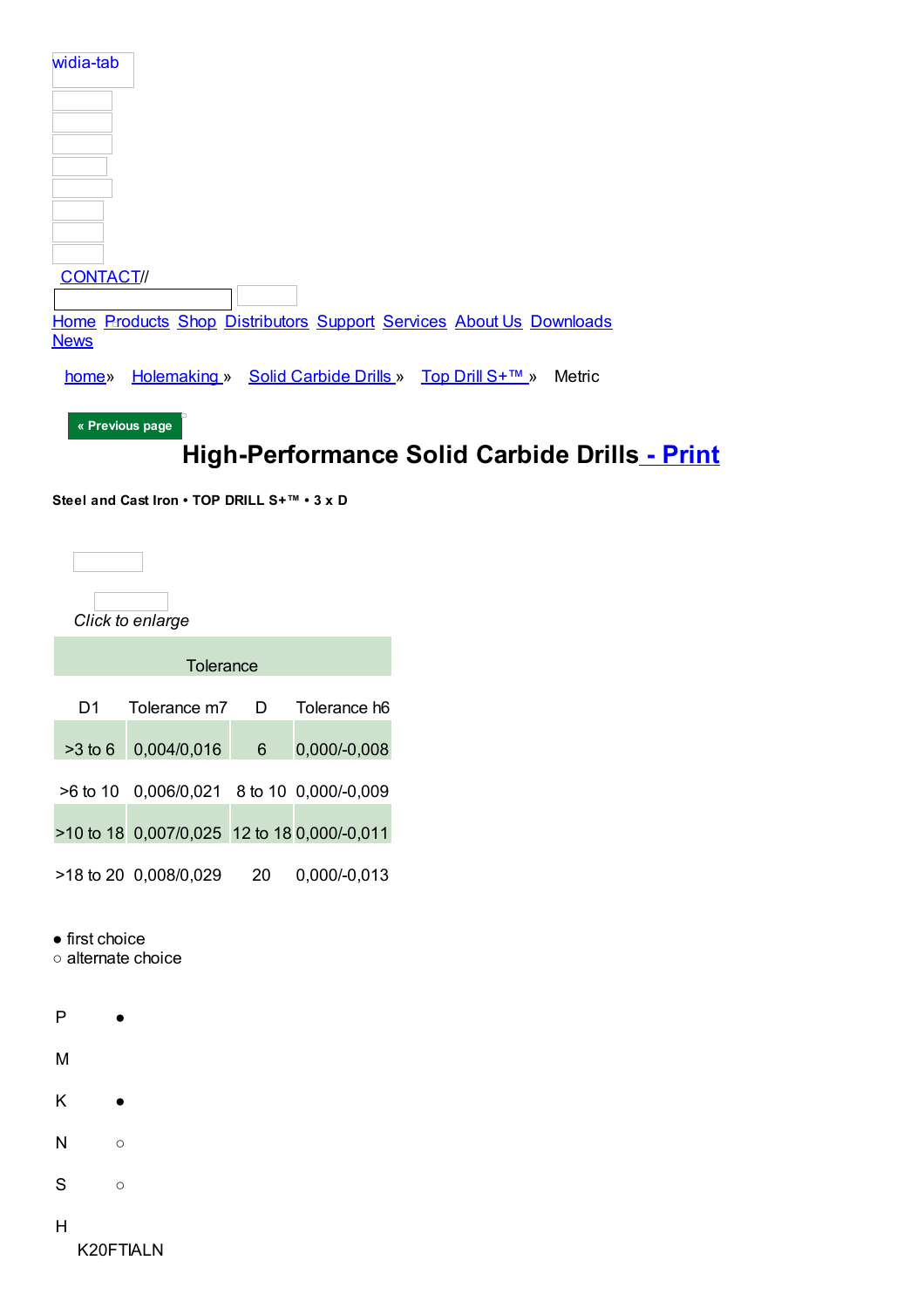### **■ Series 170500**

|         | 2964222 17050003000                         |            |              |                 | 3,000 6 20 14 0,48 36 62 |      | $\Box$ |
|---------|---------------------------------------------|------------|--------------|-----------------|--------------------------|------|--------|
| 2964233 | 17050003100                                 |            | $3,100$ 6 20 | 14              | 0,50,36                  | 62   | $\Box$ |
| 2964234 | 17050003200                                 |            | 3,200 6 20   |                 | 14 0,52 36 62            |      | $\Box$ |
| 2964235 | 17050003250                                 | 3,250 6 20 |              | 14              | 0,53 36 62               |      | $\Box$ |
| 2964236 | 17050003300                                 |            | 3,300 6 20   |                 | 14 0,54 36 62            |      | $\Box$ |
| 2964237 | 17050003400                                 | 3,400 6 20 |              | 14              | 0,5536                   | 62   | $\Box$ |
| 2964238 | 17050003500                                 |            | 3,500 6 20   |                 | 14 0,57 36 62            |      | $\Box$ |
| 2964239 | 17050003600                                 | 3,600 6 20 |              | 14              | 0,59 36                  | 62   | $\Box$ |
| 2964240 | 17050003700                                 |            | 3,700 6 20   | 14              | 0,61 36 62               |      | $\Box$ |
| 2964241 | 17050003800                                 | 3,800 6 24 |              | 17              | 0,62 36                  | 66   | $\Box$ |
| 2964242 | 17050003900                                 |            | 3,900 6 24   |                 | 17 0.64 36               | - 66 | $\Box$ |
| 2964243 | 17050004000                                 | 4,000 6 24 |              | 17              | 0,66 36                  | 66   | $\Box$ |
| 2964244 | 17050004100  4,100  6  24  17  0,67  36  66 |            |              |                 |                          |      | $\Box$ |
| 2964245 | 17050004200                                 |            | 4,200 6 24   | 17              | 0,69 36                  | 66   | $\Box$ |
| 2964246 | 17050004300                                 |            |              |                 | 4,300 6 24 17 0,71 36 66 |      | $\Box$ |
| 2964248 | 17050004400                                 | 4,400 6 24 |              | 17 <sup>7</sup> | 0,73 36                  | 66   | $\Box$ |
| 2964250 | 17050004600                                 |            |              |                 | 4,600 6 24 17 0,76 36 66 |      | $\Box$ |
| 2964251 | 17050004650                                 | 4,650 6 24 |              | 17              | 0,77 36                  | 66   | $\Box$ |
| 2964252 | 17050004700                                 |            |              |                 | 4,700 6 24 17 0,78 36 66 |      | $\Box$ |

the control of the control of the control of the control of the control of the control of

order number catalog number D1 D L3 L4 max L5 LS L K20FTiAlN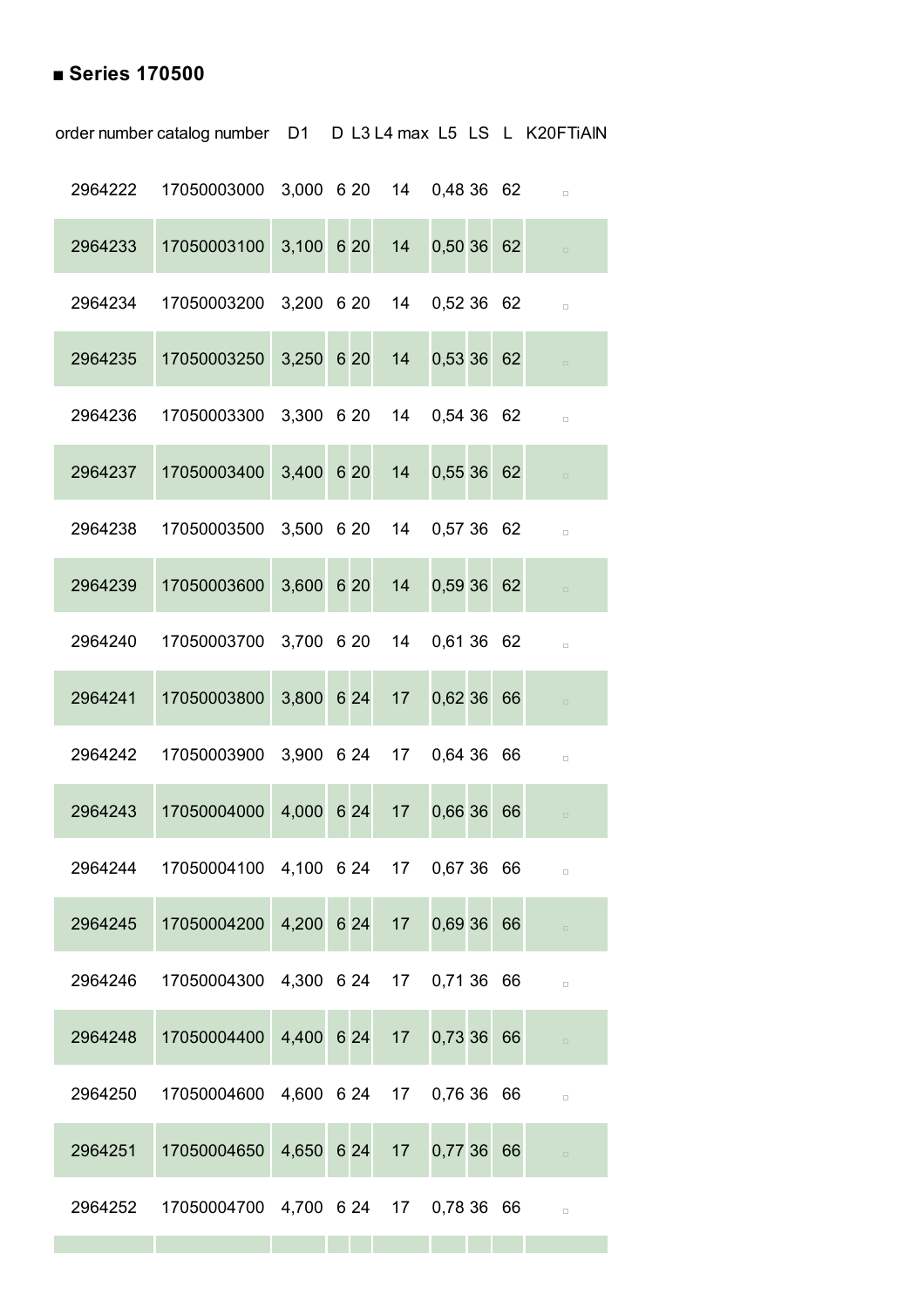| 2964275 | 17050004900 4,900 6 28 20                            |            |    | 0,81 36 66 | $\Box$ |
|---------|------------------------------------------------------|------------|----|------------|--------|
| 2964276 | 17050005000 5,000 6 28 20 0,83 36 66                 |            |    |            | $\Box$ |
| 2964277 | 17050005100 5,100 6 28                               |            | 20 | 0,85 36 66 | $\Box$ |
| 2964279 | 17050005200 5,200 6 28 20 0,87 36 66                 |            |    |            | $\Box$ |
| 2964280 | 17050005300                                          | 5,300 6 28 | 20 | 0,88 36 66 | $\Box$ |
| 2964281 | 17050005400 5,400 6 28 20 0,90 36 66                 |            |    |            | $\Box$ |
| 2964282 | 17050005500                                          | 5,500 6 28 | 20 | 0,92 36 66 | $\Box$ |
| 2964293 | 17050005550 5,550 6 28 20 0,93 36 66                 |            |    |            | $\Box$ |
| 2964295 | 17050005600                                          | 5,600 6 28 | 20 | 0,94 36 66 | $\Box$ |
| 2964296 | 17050005700 5,700 6 28 20 0,95 36 66                 |            |    |            | $\Box$ |
| 2964297 | 17050005800                                          | 5,800 6 28 | 20 | 0,97 36 66 | $\Box$ |
| 2964298 | 17050005900 5,900 6 28 20 0,99 36 66                 |            |    |            | $\Box$ |
| 2964300 | 17050006000 6,000 6 28                               |            | 20 | 1,00 36 66 |        |
|         | 2964301  17050006100  6,100  8 34  24  1,02  36  79  |            |    |            | $\Box$ |
|         | 2964302 17050006200 6,200 8 34 24 1,04 36 79         |            |    |            | $\Box$ |
|         | 2964313  17050006300  6,300  8 34  24  1,06  36  79  |            |    |            | $\Box$ |
|         | 2964315 17050006400 6,400 8 34 24 1,07 36 79         |            |    |            | $\Box$ |
|         | 2964316 17050006500 6,500 8 34 24 1,09 36 79         |            |    |            | $\Box$ |
|         | 2964317 17050006600 6,600 8 34 24 1,11 36 79         |            |    |            | $\Box$ |
|         | 2964318  17050006700  6,700  8  34  24  1,13  36  79 |            |    |            | $\Box$ |
| 2964320 | 17050006800 6,800 8 34 24 1,14 36 79                 |            |    |            | $\Box$ |
|         | 2964322 17050007000 7,000 8 34 24 1,18 36 79         |            |    |            | $\Box$ |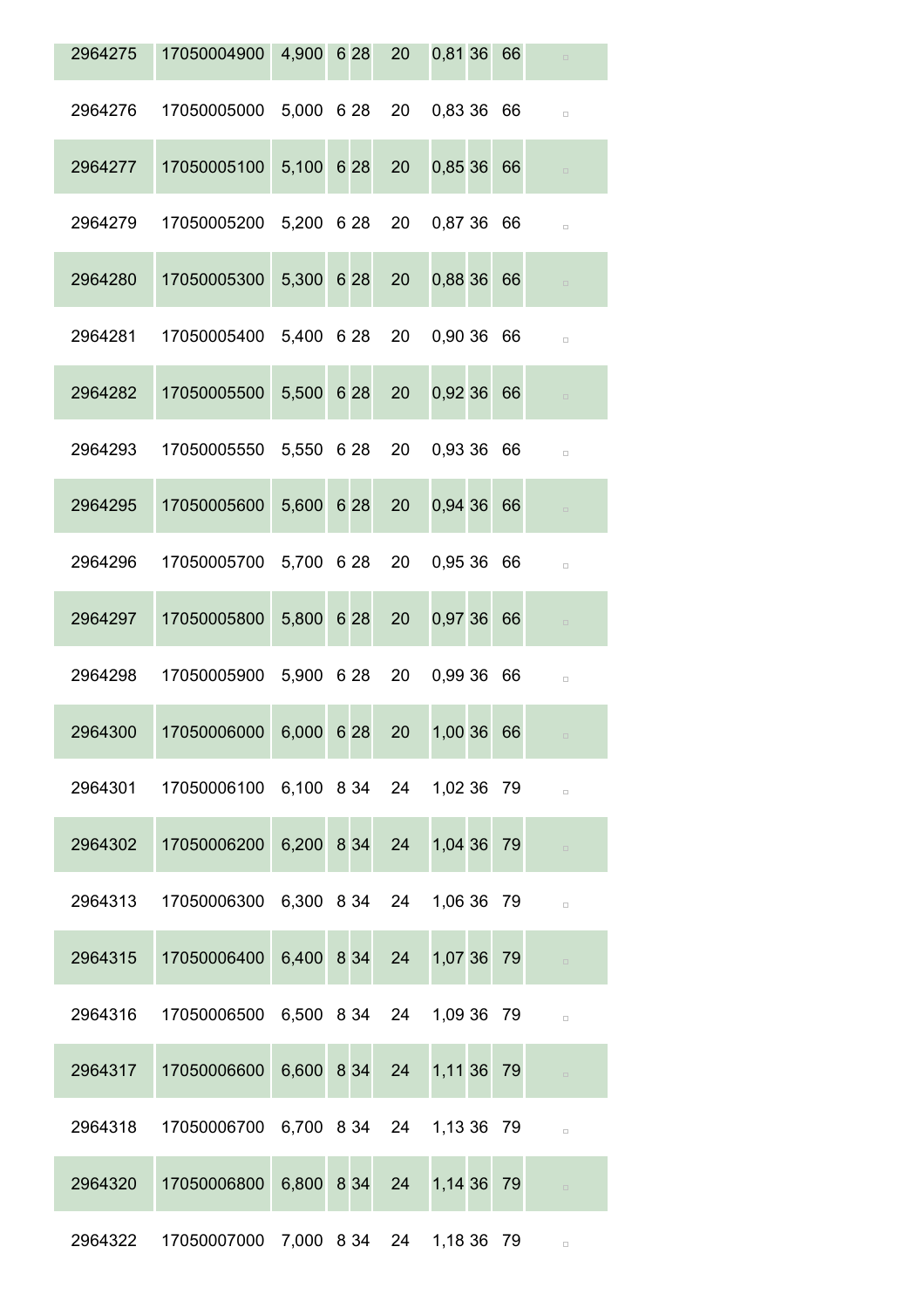| 2964333 | 17050007100                           |             | 7,100 8 41     | 29              | 1,20 36 79                | $\Box$ |
|---------|---------------------------------------|-------------|----------------|-----------------|---------------------------|--------|
| 2964335 | 17050007200                           |             |                |                 | 7,200 8 41 29 1,21 36 79  | $\Box$ |
| 2964336 | 17050007300                           | 7,300 8 41  |                | 29              | 1,23 36 79                | $\Box$ |
| 2964337 | 17050007400                           |             |                |                 | 7,400 8 41 29 1,25 36 79  | $\Box$ |
| 2964338 | 17050007500                           | 7,500 8 41  |                | 29              | 1,27 36 79                | $\Box$ |
| 2964340 | 17050007600                           |             |                |                 | 7,600 8 41 29 1,29 36 79  | $\Box$ |
| 2964341 | 17050007700                           | 7,700 8 41  |                | 29              | 1,30 36 79                | $\Box$ |
| 2964342 | 17050007800                           |             |                |                 | 7,800 8 41 29 1,32 36 79  | $\Box$ |
| 2964353 | 17050007900                           | 7,900 8 41  |                | 29              | 1,34 36 79                | $\Box$ |
| 2964355 | 17050008000                           |             | 8,000 8 41 29  |                 | 1,36 36 79                | $\Box$ |
| 2964356 | 17050008100                           | 8,100 10 47 |                | 35              | 1,37 40 89                | $\Box$ |
| 2964358 | 17050008300                           |             | 8,300 10 47 35 |                 | 1,41 40 89                | $\Box$ |
| 2964360 | 17050008400 8,400 10 47 35            |             |                |                 | 1,43 40 89                | $\Box$ |
| 2964361 | 17050008500 8,500 10 47 35 1,44 40 89 |             |                |                 |                           | $\Box$ |
| 2964362 | 17050008600                           |             | 8,600 10 47    | 35 <sup>5</sup> | 1,46 40 89                | $\Box$ |
| 2964373 | 17050008700                           |             |                |                 | 8,700 10 47 35 1,48 40 89 | $\Box$ |
| 2964374 | 17050008800                           | 8,800 10 47 |                | 35              | 1,50 40 89                | $\Box$ |
| 2964375 | 17050008900 8,900 10 47 35 1,51 40 89 |             |                |                 |                           | $\Box$ |
| 2964376 | 17050009000                           | 9,000 10 47 |                | 35 <sup>5</sup> | 1,53 40 89                | $\Box$ |
| 2964377 | 17050009100 9,100 10 47 35 1,55 40 89 |             |                |                 |                           | $\Box$ |
| 2964379 | 17050009200                           | 9,200 10 47 |                | 35 <sup>°</sup> | 1,57 40 89                | $\Box$ |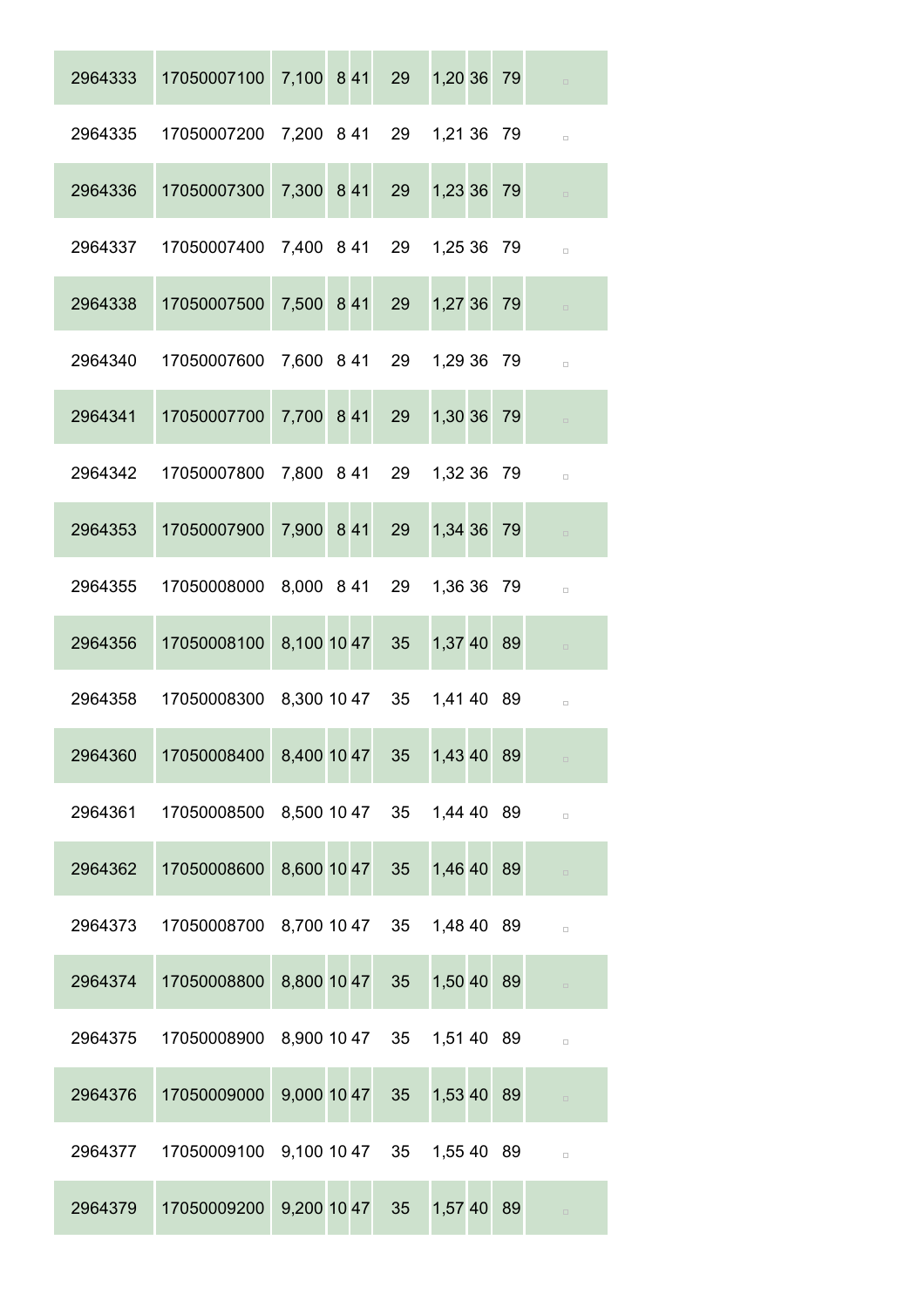| 2964380 | 17050009300                             |                |    | 9,300 10 47 35 1,58 40 89 |    | $\Box$ |
|---------|-----------------------------------------|----------------|----|---------------------------|----|--------|
| 2964381 | 17050009400                             | 9,400 10 47    | 35 | 1,60 40 89                |    | $\Box$ |
| 2964382 | 17050009500                             | 9,500 10 47 35 |    | 1,62 40 89                |    | $\Box$ |
| 2964394 | 17050009600                             | 9,600 10 47    | 35 | 1,64 40                   | 89 | $\Box$ |
| 2964395 | 17050009700                             | 9,700 10 47    | 35 | 1,65 40 89                |    | $\Box$ |
| 2964397 | 17050009900                             | 9,900 10 47    | 35 | 1,69 40 89                |    | $\Box$ |
| 2964399 | 17050010000 10,000 10 47                |                | 35 | 1,71 40 89                |    | $\Box$ |
| 2964400 | 17050010100 10,100 12 55                |                | 40 | 1,73 45 102               |    | $\Box$ |
| 2964401 | 17050010200 10,200 12 55                |                | 40 | 1,74 45 102               |    | $\Box$ |
| 2964402 | 17050010300 10,300 12 55                |                | 40 | 1,76 45 102               |    | $\Box$ |
| 2964414 | 17050010400 10,400 12 55                |                | 40 | 1,78 45 102               |    | $\Box$ |
| 2964415 | 17050010500 10,500 12 55                |                | 40 | 1,80 45 102               |    | $\Box$ |
| 2964416 | 17050010600 10,600 12 55 40 1,81 45 102 |                |    |                           |    |        |
| 2964417 | 17050010700 10,700 12 55                |                | 40 | 1,83 45 102               |    | $\Box$ |
| 2964419 | 17050010800 10,800 12 55 40 1,85 45 102 |                |    |                           |    | $\Box$ |
| 2964420 | 17050010900 10,900 12 55                |                | 40 | 1,87 45 102               |    | $\Box$ |
| 2964421 | 17050011000 11,000 12 55 40             |                |    | 1,88 45 102               |    | $\Box$ |
| 2964423 | 17050011100 11,100 12 55                |                | 40 | 1,90 45 102               |    | $\Box$ |
| 2964425 | 17050011200 11,200 12 55 40             |                |    | 1,92 45 102               |    | $\Box$ |
| 2964426 | 17050011300 11,300 12 55                |                | 40 | 1,94 45 102               |    | $\Box$ |
| 2964427 | 17050011400 11,400 12 55                |                | 40 | 1,95 45 102               |    | $\Box$ |
| 2964428 | 17050011500 11,500 12 55                |                | 40 | 1,97 45 102               |    | $\Box$ |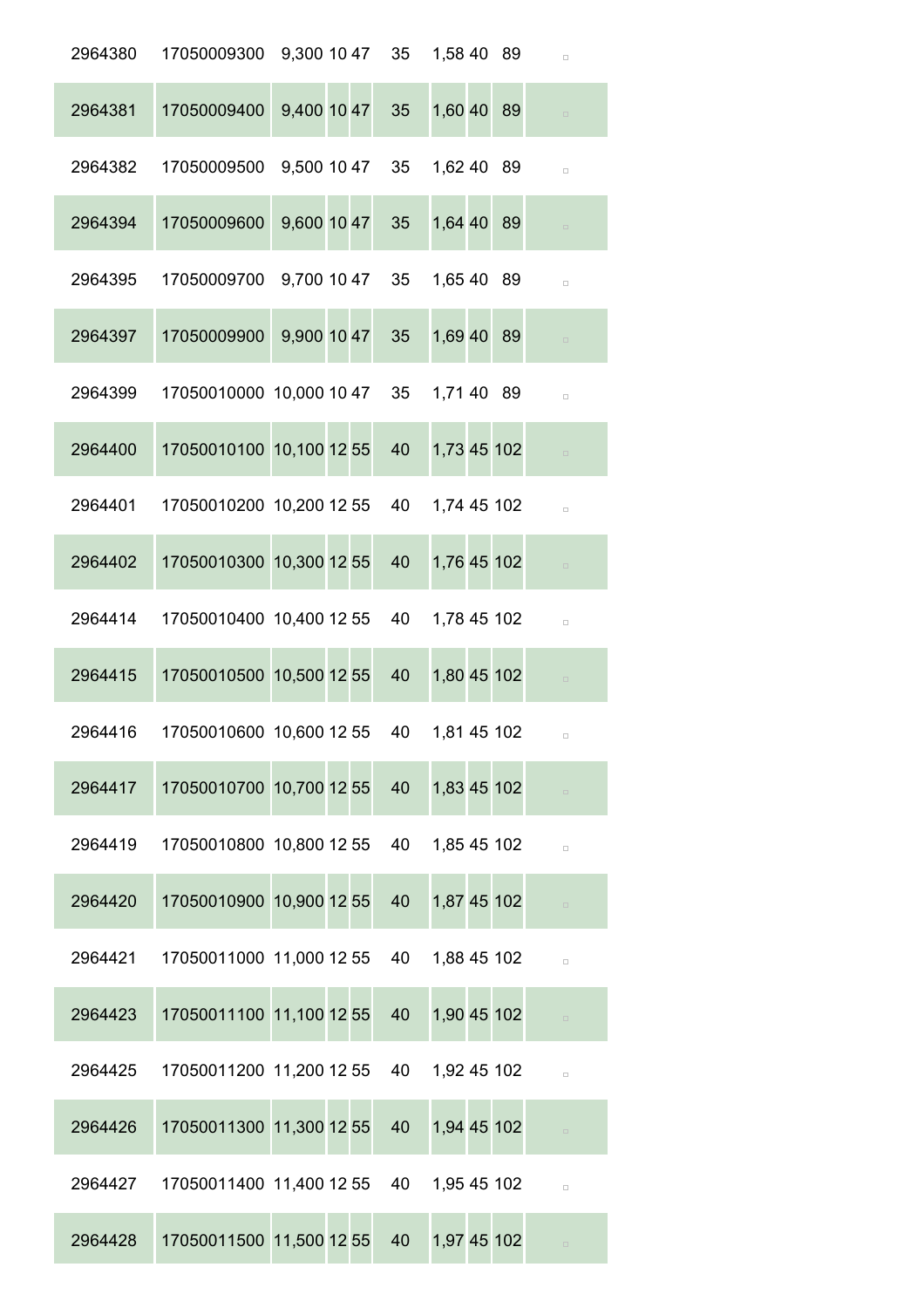| 2964429 | 17050011600 11,600 12 55 40 1,99 45 102 |  |    |                | $\Box$ |
|---------|-----------------------------------------|--|----|----------------|--------|
| 2964430 | 17050011700 11,700 12 55                |  | 40 | 2,01 45 102    | $\Box$ |
| 2964431 | 17050011800 11,800 12 55                |  | 40 | 2,03 45 102    | $\Box$ |
| 2964432 | 17050011900 11,900 12 55                |  | 40 | 2,04 45 102    | $\Box$ |
| 2964434 | 17050012000 12,000 12 55                |  | 40 | 2,06 45 102    | $\Box$ |
| 2964436 | 17050012500 12,500 14 60                |  | 43 | 2,15 45 107    | $\Box$ |
| 2964438 | 17050012800 12,800 14 60                |  |    | 43 2,20 45 107 | $\Box$ |
| 2964439 | 17050013000 13,000 14 60                |  | 43 | 2,24 45 107    | $\Box$ |
| 2964440 | 17050013500 13,500 14 60                |  |    | 43 2,33 45 107 | $\Box$ |
| 2964441 | 17050013800 13,800 14 60                |  | 43 | 2,38 45 107    | $\Box$ |
| 2964442 | 17050014000 14,000 14 60 43 2,41 45 107 |  |    |                | $\Box$ |
| 2964444 | 17050014500 14,500 16 65                |  | 45 | 2,50 48 115    | $\Box$ |
| 2964445 | 17050014800 14,800 16 65 45             |  |    | 2,56 48 115    | $\Box$ |
| 2964446 | 17050015000 15,000 16 65                |  | 45 | 2,59 48 115    | $\Box$ |
| 2964447 | 17050015500 15,500 16 65                |  | 45 | 2,68 48 115    | $\Box$ |
| 2964448 | 17050015800 15,800 16 65                |  | 45 | 2,73 48 115    | $\Box$ |
| 2964450 | 17050016000 16,000 16 65                |  | 45 | 2,77 48 115    | $\Box$ |
| 2964451 | 17050016500 16,500 18 73                |  | 51 | 2,86 48 123    | $\Box$ |
| 2964453 | 17050016800 16,800 18 73 51             |  |    | 2,91 48 123    | $\Box$ |
| 2964454 | 17050017000 17,000 18 73                |  | 51 | 2,95 48 123    | $\Box$ |
| 2964455 | 17050017500 17,500 18 73 51 3,04 48 123 |  |    |                | $\Box$ |
|         |                                         |  |    |                |        |

and the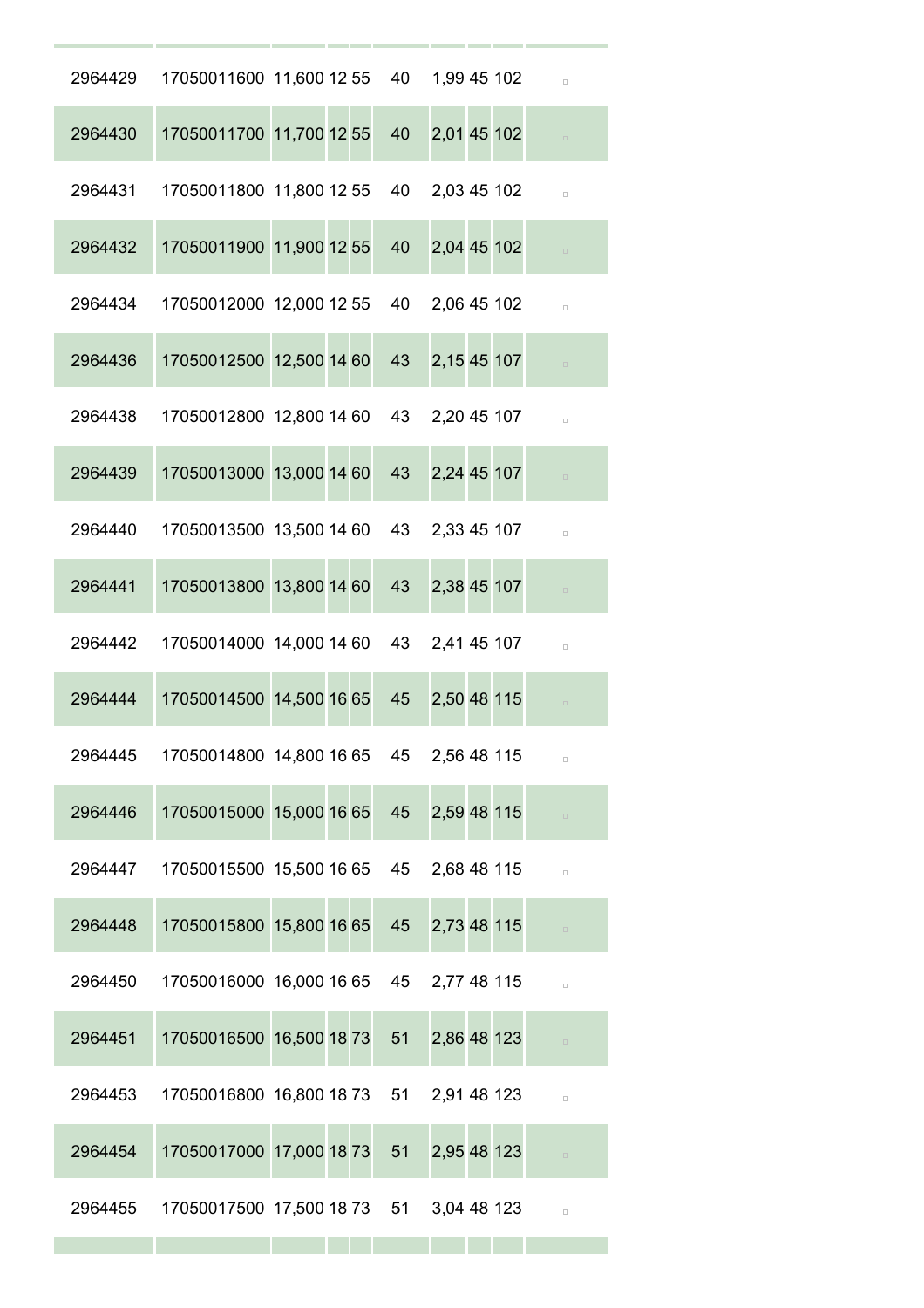| 2964456 | 17050017800 17,800 18 73 51                             |  |  | 3,09 48 123 |  | $\Box$ |
|---------|---------------------------------------------------------|--|--|-------------|--|--------|
| 2964457 | 17050018000 18,000 18 73 51 3,12 48 123                 |  |  |             |  | $\Box$ |
| 2964458 | 17050018500 18,500 20 79 55 3,21 50 131                 |  |  |             |  | $\Box$ |
| 2964459 | 17050018800 18,800 20 79 55 3,27 50 131                 |  |  |             |  | $\Box$ |
| 2964460 | 17050019000 19,000 20 79 55 3,30 50 131                 |  |  |             |  | $\Box$ |
|         | 2964462  17050019500  19,500  20  79  55  3,39  50  131 |  |  |             |  | $\Box$ |
| 2964463 | 17050019800 19,800 20 79 55                             |  |  | 3,44 50 131 |  | $\Box$ |
|         | 2964464  17050020000  20,000  20  79  55  3,48  50  131 |  |  |             |  | $\Box$ |

2012 Copyright Kennametal Inc. Privacy Policy Printer Friendly

<u>Con de es fr it pt</u><br>Choose Different Language<br>ATG - 1 172.20.22.29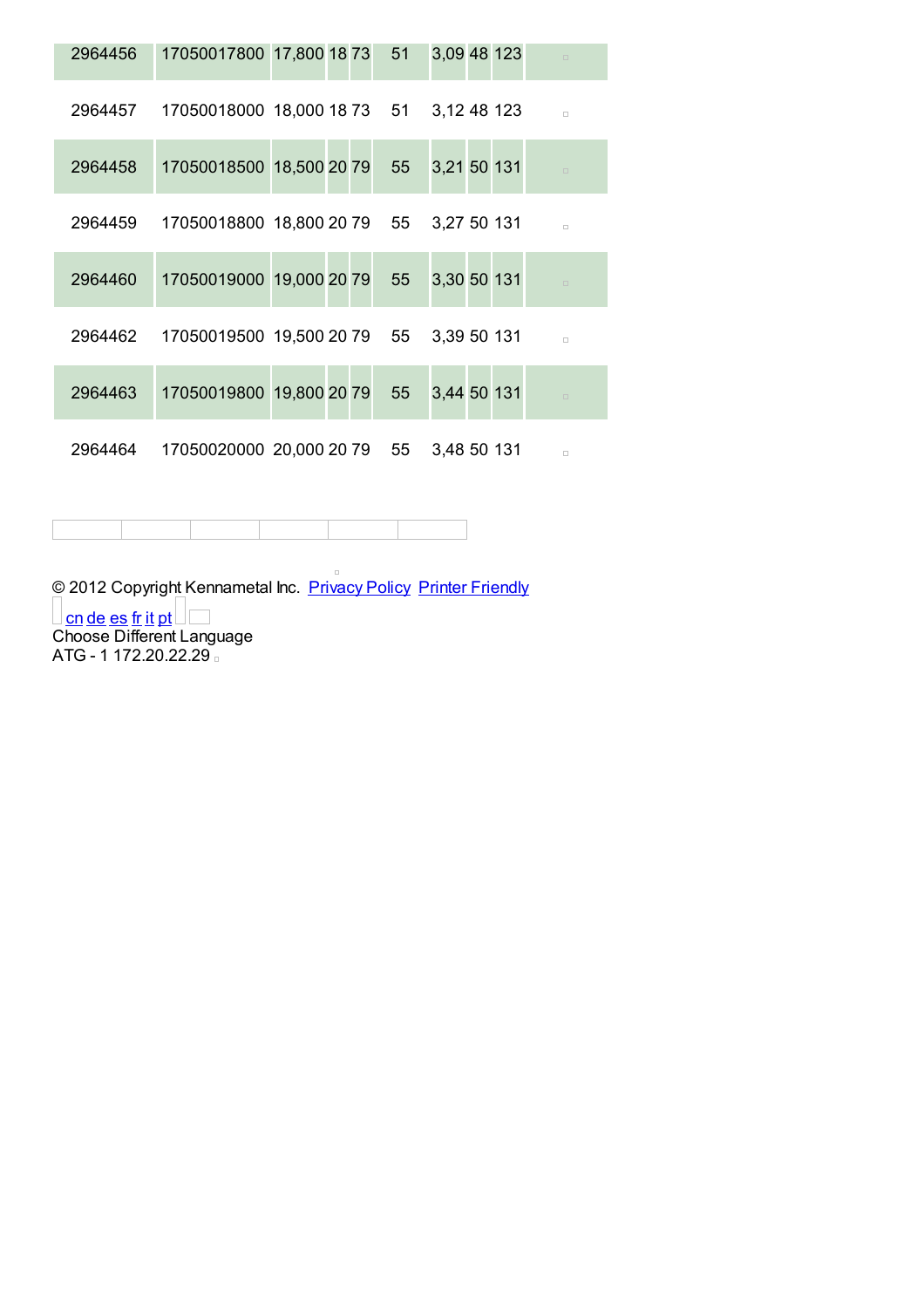| widia-tab                                                                          |
|------------------------------------------------------------------------------------|
|                                                                                    |
|                                                                                    |
|                                                                                    |
|                                                                                    |
|                                                                                    |
| <b>CONTACT//</b>                                                                   |
| Home Products Shop Distributors Support Services About Us Downloads<br><b>News</b> |
| Holemaking » Solid Carbide Drills » Top Drill S+™ »<br>Metric<br>home»             |
| « Previous page                                                                    |

High-Performance Solid Carbide Drills . Through Coolant

## - Print

Steel and Cast Iron • TOP DRILL S+™ • 3 x D



Click to enlarge

### Tolerance

| D1                                           | Tolerance m7 D                              |                 | Tolerance h6 |
|----------------------------------------------|---------------------------------------------|-----------------|--------------|
|                                              | >3 to 6 0,004/0,016                         | $6\overline{6}$ | 0,000/-0,008 |
|                                              | >6 to 10 0,006/0,021 8 to 10 0,000/-0,009   |                 |              |
|                                              | >10 to 18 0,007/0,025 12 to 18 0,000/-0,011 |                 |              |
| $\bullet$ first choice<br>○ alternate choice | >18 to 20 0,008/0,029                       | 20              | 0,000/-0,013 |
| P                                            |                                             |                 |              |
| М                                            |                                             |                 |              |
| Κ                                            |                                             |                 |              |
| N<br>Ο                                       |                                             |                 |              |
| S<br>$\circ$                                 |                                             |                 |              |
| н<br>K20FTIALN                               |                                             |                 |              |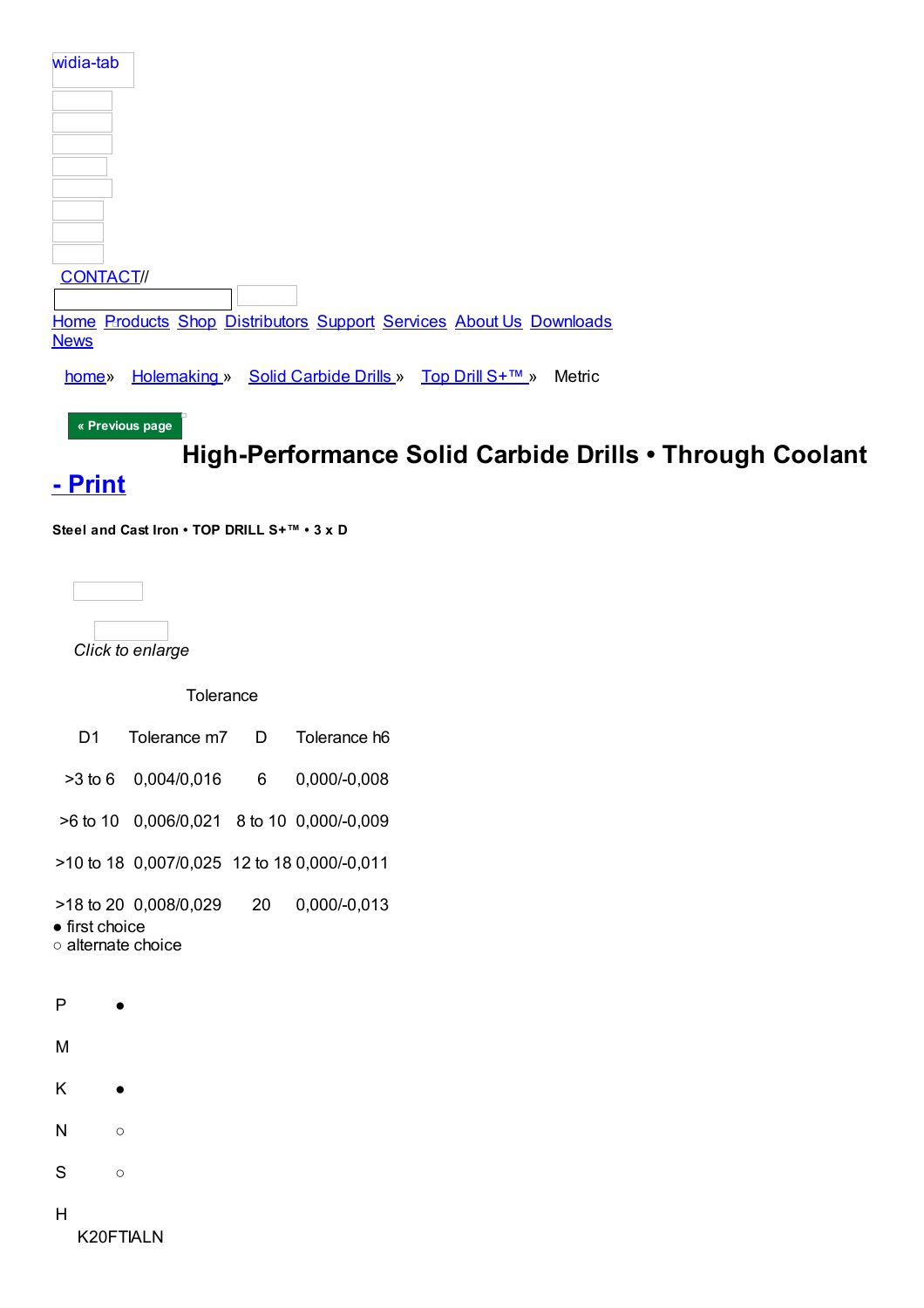### **■ Series 170501**

|         | order number catalog number D1 D L3 L4 max L5 LS L K20FTiAIN |            |  |                  |              |  |        |
|---------|--------------------------------------------------------------|------------|--|------------------|--------------|--|--------|
|         | 2964947  17050103000  3,000  6  20  14  0,48  36  62         |            |  |                  |              |  | $\Box$ |
| 2964948 | 17050103100 3,100 6 20                                       |            |  | 14 0,50 36 62    |              |  | $\Box$ |
| 2964949 | 17050103200 3,200 6 20 14 0,52 36 62                         |            |  |                  |              |  | $\Box$ |
| 2964950 | 17050103250 3,250 6 20                                       |            |  | 14 0,53 36 62    |              |  | $\Box$ |
| 2964951 | 17050103300 3,300 6 20 14 0,54 36 62                         |            |  |                  |              |  | $\Box$ |
| 2964952 | 17050103400                                                  | 3,400 6 20 |  | 14               | 0,55366      |  | $\Box$ |
| 2964953 | 17050103500 3,500 6 20 14 0,57 36 62                         |            |  |                  |              |  | $\Box$ |
| 2964954 | 17050103600                                                  | 3,600 6 20 |  | 14               | $0,59$ 36 62 |  | $\Box$ |
| 2964955 | 17050103700 3,700 6 20 14 0,61 36 62                         |            |  |                  |              |  | $\Box$ |
| 2964956 | 17050103800                                                  | 3,800 6 24 |  | 17 <sup>17</sup> | $0,62$ 36 66 |  | $\Box$ |
| 2964957 | 17050103900 3,900 6 24 17 0,64 36 66                         |            |  |                  |              |  | $\Box$ |
| 2964958 | 17050104000                                                  | 4,000 6 24 |  | 17 0,66 36 66    |              |  | $\Box$ |
| 2964959 | 17050104100 4,100 6 24 17 0,67 36 66                         |            |  |                  |              |  | $\Box$ |
| 2964960 | 17050104200                                                  | 4,200 6 24 |  | 17 <sup>17</sup> | 0,69 36 66   |  | $\Box$ |
| 2964961 | 17050104300  4,300  6  24                                    |            |  | 17               | 0,71 36 66   |  | $\Box$ |
| 2964963 | 17050104400                                                  | 4,400 6 24 |  | 17 <sup>2</sup>  | 0,73 36 66   |  | $\Box$ |
| 2964965 | 17050104600                                                  | 4,600 6 24 |  | 17 0,76 36 66    |              |  | $\Box$ |
| 2964966 | 17050104650                                                  | 4,650 6 24 |  | 17 <sup>7</sup>  | 0,77 36 66   |  | $\Box$ |
| 2964967 | 17050104700 4,700 6 24                                       |            |  | 17 0,78 36 66    |              |  | $\Box$ |
| 2964970 | 17050104900                                                  | 4,900 6 28 |  | 20               | 0,81 36 66   |  | $\Box$ |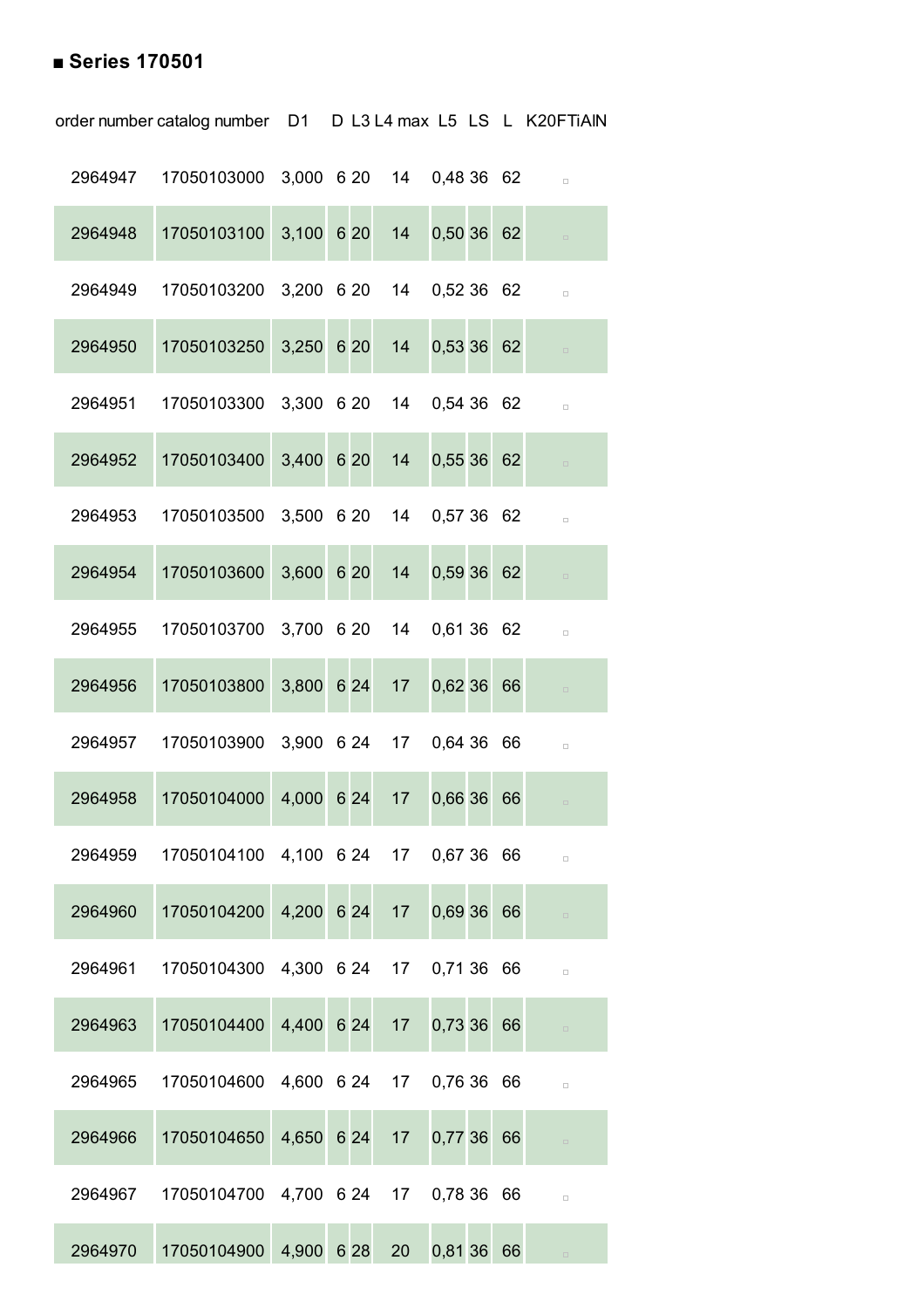| 2964971 | 17050105000 5,000 6 28 20 0,83 36 66                 |               |                 |            |    | $\Box$ |
|---------|------------------------------------------------------|---------------|-----------------|------------|----|--------|
| 2964972 | 17050105100                                          | $5,100$ 6 28  | 20              | 0,85 36 66 |    | $\Box$ |
| 2964974 | 17050105200 5,200 6 28 20 0,87 36 66                 |               |                 |            |    | $\Box$ |
| 2964975 | 17050105300                                          | 5,300 6 28    | 20              | 0,88 36 66 |    | $\Box$ |
| 2964976 | 17050105400 5,400 6 28 20 0,90 36 66                 |               |                 |            |    | $\Box$ |
| 2964977 | 17050105500                                          | 5,500 6 28    | 20              | 0,92 36 66 |    | $\Box$ |
| 2964978 | 17050105550 5,550 6 28 20 0,93 36 66                 |               |                 |            |    | $\Box$ |
| 2964980 | 17050105600                                          | 5,600 6 28    | 20              | 0,94 36 66 |    |        |
| 2964981 | 17050105700 5,700 6 28 20 0,95 36 66                 |               |                 |            |    | $\Box$ |
| 2964982 | 17050105800                                          | 5,800 6 28    | 20              | 0,97 36 66 |    | $\Box$ |
| 2964983 | 17050105900 5,900 6 28 20 0,99 36 66                 |               |                 |            |    | $\Box$ |
| 2964985 | 17050106000                                          | 6,000 6 28    | 20 <sup>1</sup> | 1,00 36    | 66 | $\Box$ |
|         | 2964986  17050106100  6,100  8 34  24  1,02  36  79  |               |                 |            |    | $\Box$ |
|         | 2964987 17050106200 6,200 8 34 24 1,04 36 79         |               |                 |            |    | $\Box$ |
|         | 2964988 17050106300 6,300 8 34 24 1,06 36 79         |               |                 |            |    | $\Box$ |
| 2964990 | 17050106400 6,400 8 34 24 1,07 36 79                 |               |                 |            |    | $\Box$ |
|         | 2964991  17050106500  6,500  8  34  24  1,09  36  79 |               |                 |            |    | $\Box$ |
| 2964992 | 17050106600                                          | 6,600 8 34 24 |                 | 1,11 36 79 |    | $\Box$ |
| 2964993 | 17050106700 6,700 8 34 24 1,13 36 79                 |               |                 |            |    | $\Box$ |
| 2964995 | 17050106800                                          | 6,800 8 34 24 |                 | 1,14 36 79 |    | $\Box$ |
|         | 2964997 17050107000 7,000 8 34 24 1,18 36 79         |               |                 |            |    | $\Box$ |
|         |                                                      |               |                 |            |    |        |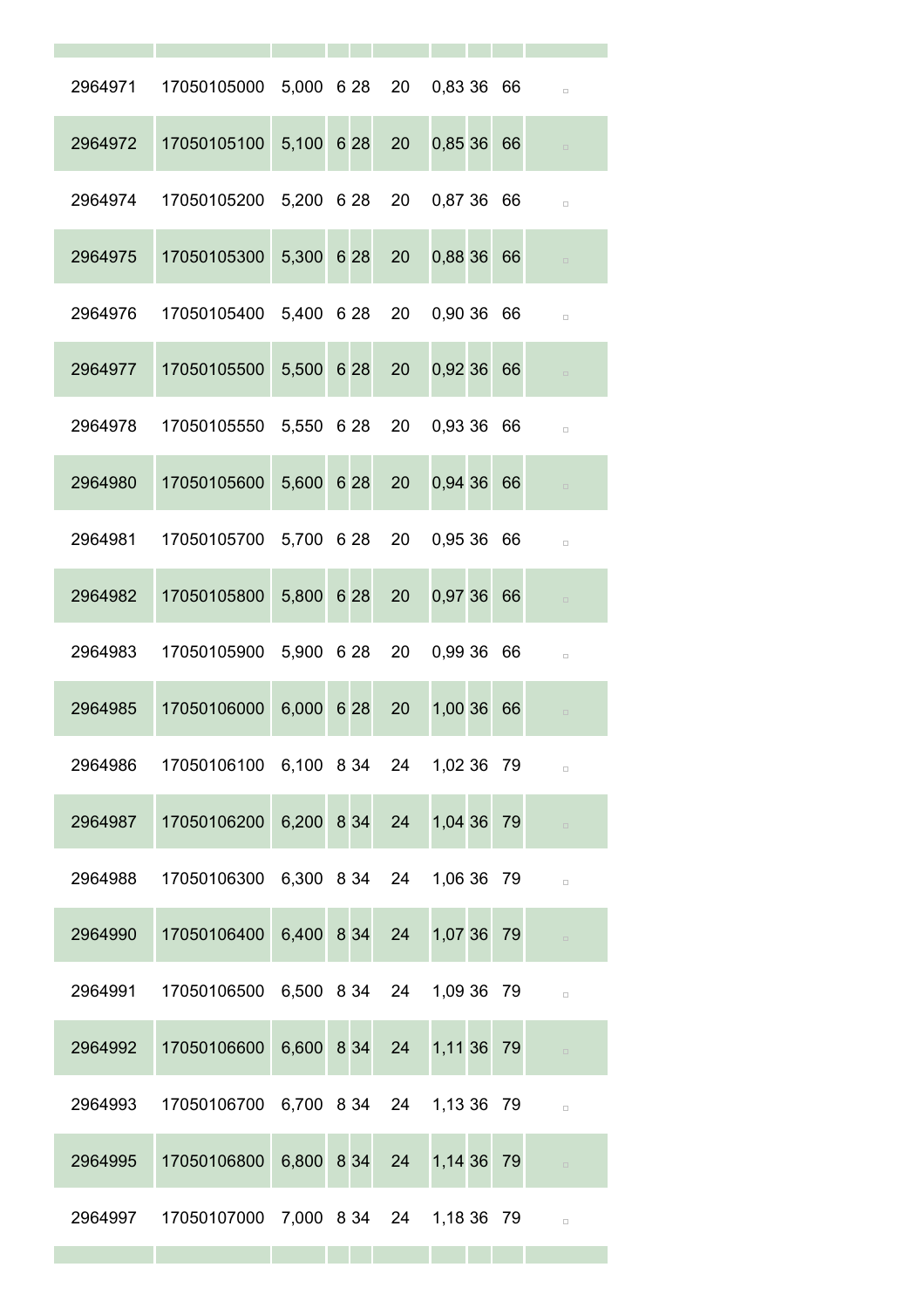| 2964998 | 17050107100                           | 7,100 8 41  |                | 29              | 1,20 36 79 |    | $\Box$ |
|---------|---------------------------------------|-------------|----------------|-----------------|------------|----|--------|
| 2965000 | 17050107200                           |             | 7,200 8 41     | 29              | 1,21 36 79 |    | $\Box$ |
| 2965001 | 17050107300                           | 7,300 8 41  |                | 29              | 1,23 36 79 |    | $\Box$ |
| 2965002 | 17050107400                           |             | 7,400 8 41     | 29              | 1,25 36 79 |    | $\Box$ |
| 2965003 | 17050107500                           | 7,500 8 41  |                | 29              | 1,27 36    | 79 | $\Box$ |
| 2965005 | 17050107600                           |             | 7,600 8 41     | 29              | 1,29 36 79 |    | $\Box$ |
| 2965006 | 17050107700                           | 7,700 8 41  |                | 29              | 1,30 36    | 79 | $\Box$ |
| 2965007 | 17050107800                           | 7,800 8 41  |                | 29              | 1,32 36    | 79 | $\Box$ |
| 2965008 | 17050107900                           | 7,900 8 41  |                | 29              | 1,34 36    | 79 | $\Box$ |
| 2965010 | 17050108000                           |             | 8,000 8 41     | 29              | 1,36 36 79 |    | $\Box$ |
| 2965011 | 17050108100                           | 8,100 10 47 |                | 35              | 1,37 40 89 |    | $\Box$ |
| 2965013 | 17050108300                           |             | 8,300 10 47 35 |                 | 1,41 40 89 |    | $\Box$ |
| 2965015 | 17050108400 8,400 10 47               |             |                | 35 <sup>7</sup> | 1,43 40 89 |    |        |
| 2965016 | 17050108500 8,500 10 47 35 1,44 40 89 |             |                |                 |            |    | $\Box$ |
| 2965017 | 17050108600 8,600 10 47 35            |             |                |                 | 1,46 40 89 |    | $\Box$ |
| 2965018 | 17050108700 8,700 10 47 35 1,48 40 89 |             |                |                 |            |    | $\Box$ |
| 2965019 | 17050108800 8,800 10 47 35            |             |                |                 | 1,50 40 89 |    | $\Box$ |
| 2965020 | 17050108900 8,900 10 47 35 1,51 40 89 |             |                |                 |            |    | $\Box$ |
| 2965021 | 17050109000                           |             | 9,000 10 47 35 |                 | 1,53 40 89 |    | $\Box$ |
| 2965022 | 17050109100 9,100 10 47 35 1,55 40 89 |             |                |                 |            |    | $\Box$ |
| 2965024 | 17050109200                           |             | 9,200 10 47 35 |                 | 1,57 40 89 |    | $\Box$ |
| 2965025 | 17050109300 9,300 10 47 35            |             |                |                 | 1,58 40 89 |    | $\Box$ |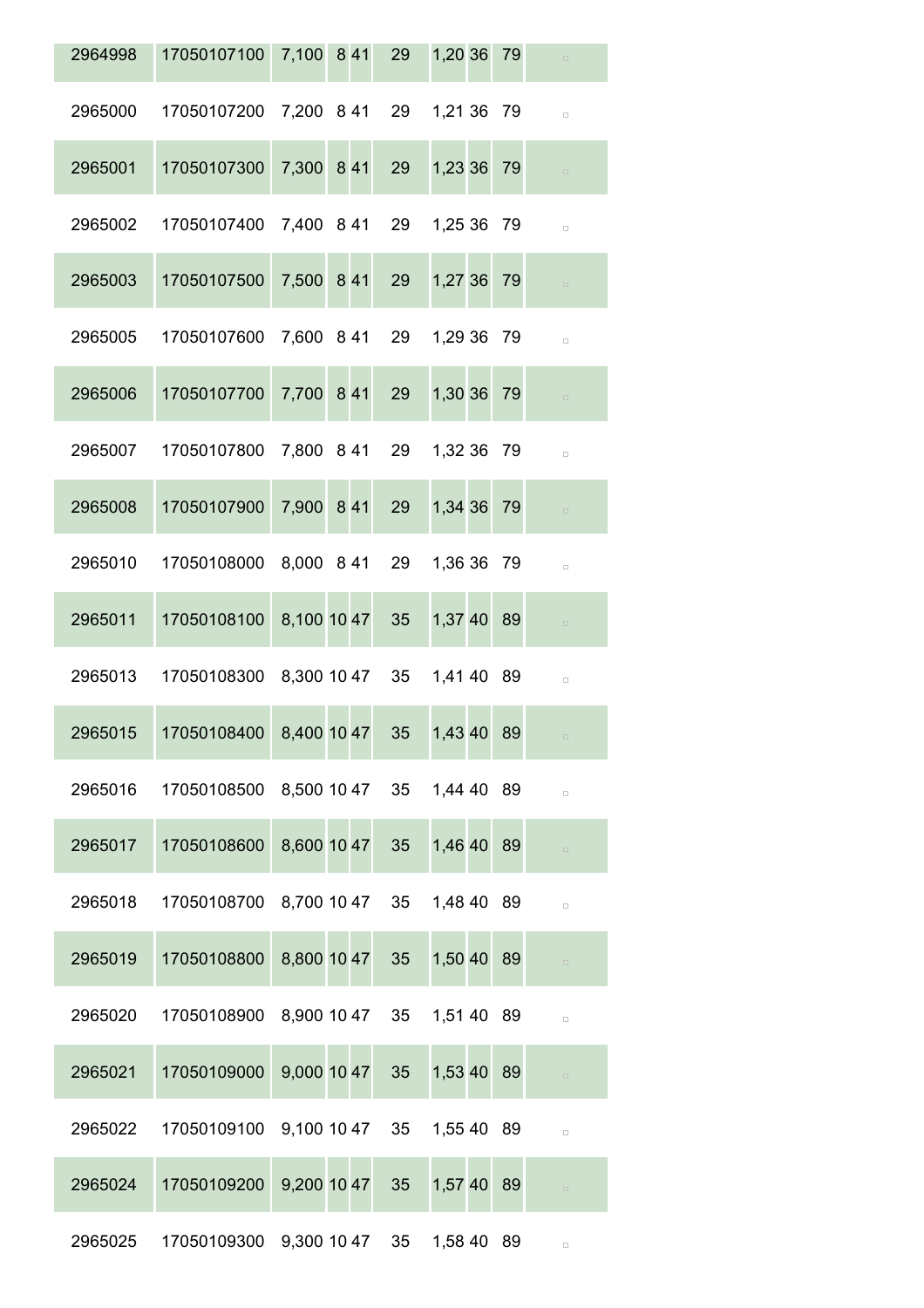| 2965026 | 17050109400                                           | 9,400 10 47 35 1,60 40 89 |                 |                | $\Box$ |
|---------|-------------------------------------------------------|---------------------------|-----------------|----------------|--------|
|         | 2965027  17050109500  9,500  10  47  35  1,62  40  89 |                           |                 |                | $\Box$ |
| 2965029 | 17050109600                                           | 9,600 10 47               | 35 <sup>5</sup> | 1,64 40 89     | $\Box$ |
| 2965030 | 17050109700 9,700 10 47 35 1,65 40 89                 |                           |                 |                | $\Box$ |
| 2965032 | 17050109900                                           | 9,900 10 47 35            |                 | 1,69 40 89     | $\Box$ |
| 2965034 | 17050110000 10,000 10 47 35 1,71 40 89                |                           |                 |                | $\Box$ |
| 2965035 | 17050110100 10,100 12 55                              |                           | 40              | 1,73 45 102    | $\Box$ |
| 2965036 | 17050110200 10,200 12 55 40 1,74 45 102               |                           |                 |                | $\Box$ |
| 2965037 | 17050110300 10,300 12 55                              |                           | 40              | 1,76 45 102    | $\Box$ |
| 2965039 | 17050110400 10,400 12 55 40 1,78 45 102               |                           |                 |                | $\Box$ |
| 2965040 | 17050110500 10,500 12 55                              |                           | 40              | 1,80 45 102    | $\Box$ |
| 2965041 | 17050110600 10,600 12 55 40                           |                           |                 | 1,81 45 102    | $\Box$ |
| 2965042 | 17050110700 10,700 12 55                              |                           | 40              | 1,83 45 102    | $\Box$ |
| 2965044 | 17050110800 10,800 12 55                              |                           |                 | 40 1,85 45 102 | $\Box$ |
| 2965045 | 17050110900 10,900 12 55                              |                           | 40              | 1,87 45 102    | $\Box$ |
| 2965046 | 17050111000 11,000 12 55                              |                           | 40              | 1,88 45 102    | $\Box$ |
| 2965047 | 17050111100 11,100 12 55                              |                           | 40              | 1,90 45 102    | $\Box$ |
| 2964736 | 17050111200 11,200 12 55                              |                           | 40              | 1,92 45 102    | $\Box$ |
| 2964737 | 17050111300 11,300 12 55                              |                           | 40              | 1,94 45 102    | $\Box$ |
| 2964738 | 17050111400 11,400 12 55 40 1,95 45 102               |                           |                 |                | $\Box$ |
| 2964739 | 17050111500 11,500 12 55                              |                           | 40              | 1,97 45 102    | $\Box$ |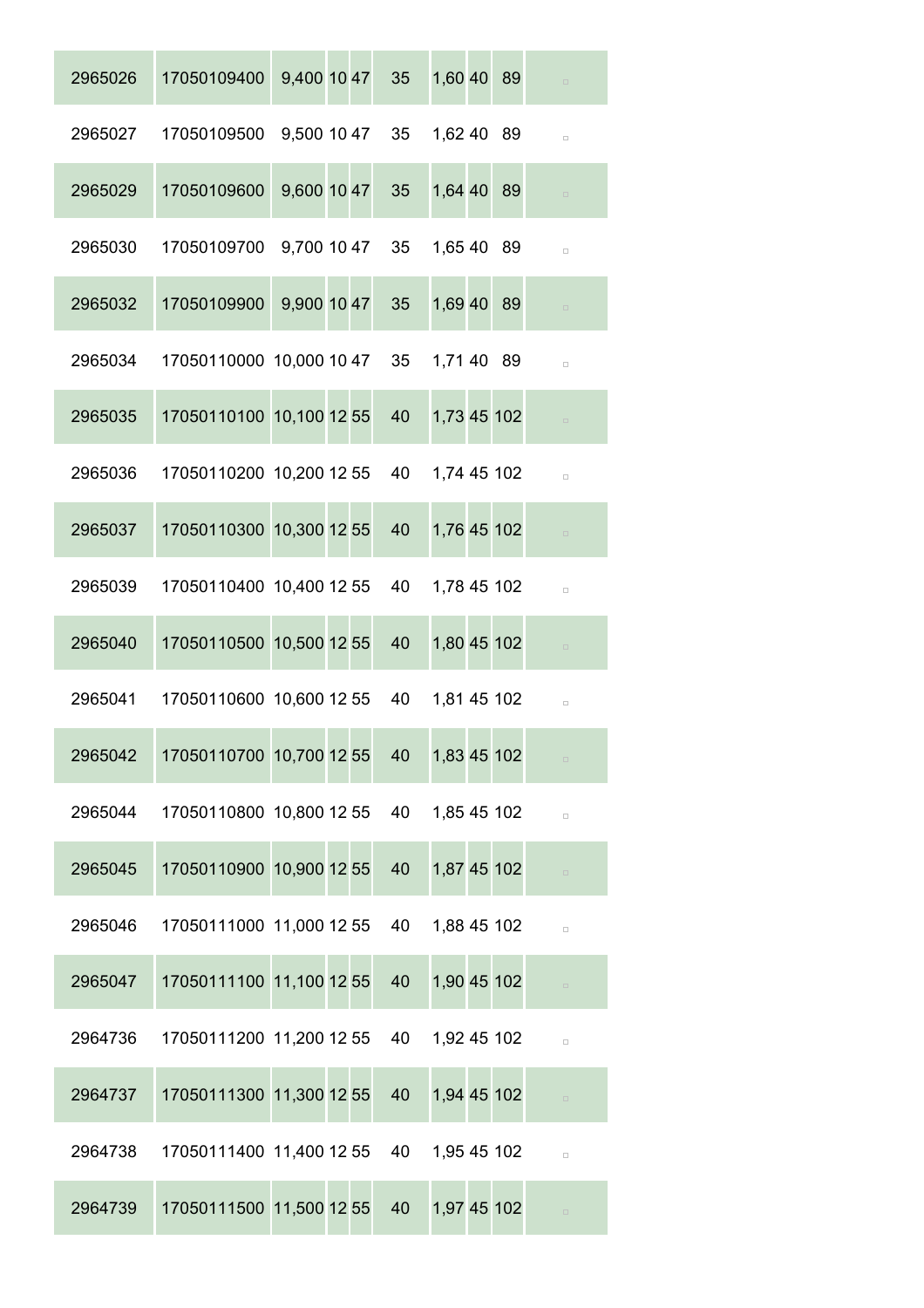| 2964740 | 17050111600 11,600 12 55 40 1,99 45 102 |    |             | $\Box$ |
|---------|-----------------------------------------|----|-------------|--------|
| 2964741 | 17050111700 11,700 12 55                | 40 | 2,01 45 102 | $\Box$ |
| 2964742 | 17050111800 11,800 12 55                | 40 | 2,03 45 102 | $\Box$ |
| 2965053 | 17050111900 11,900 12 55                | 40 | 2,04 45 102 | $\Box$ |
| 2965055 | 17050112000 12,000 12 55                | 40 | 2,06 45 102 | $\Box$ |
| 2965057 | 17050112500 12,500 14 60                | 43 | 2,15 45 107 | $\Box$ |
| 2965059 | 17050112800 12,800 14 60 43             |    | 2,20 45 107 | $\Box$ |
| 2965060 | 17050113000 13,000 14 60                | 43 | 2,24 45 107 | $\Box$ |
| 2965061 | 17050113500 13,500 14 60                | 43 | 2,33 45 107 | $\Box$ |
| 2965062 | 17050113800 13,800 14 60                | 43 | 2,38 45 107 | $\Box$ |
| 2965063 | 17050114000 14,000 14 60 43             |    | 2,41 45 107 | $\Box$ |
| 2965065 | 17050114500 14,500 16 65                | 45 | 2,50 48 115 | $\Box$ |
| 2965066 | 17050114800 14,800 16 65 45 2,56 48 115 |    |             |        |
| 2965067 | 17050115000 15,000 16 65 45 2,59 48 115 |    |             | $\Box$ |
| 2965068 | 17050115500 15,500 16 65 45 2,68 48 115 |    |             | $\Box$ |
| 2965069 | 17050115800 15,800 16 65                | 45 | 2,73 48 115 | $\Box$ |
| 2965071 | 17050116000 16,000 16 65 45 2,77 48 115 |    |             | $\Box$ |
| 2965072 | 17050116500 16,500 18 73 51             |    | 2,86 48 123 | $\Box$ |
| 2965074 | 17050116800 16,800 18 73 51 2,91 48 123 |    |             | $\Box$ |
| 2965075 | 17050117000 17,000 18 73 51             |    | 2,95 48 123 | $\Box$ |
| 2965076 | 17050117500 17,500 18 73 51 3,04 48 123 |    |             | $\Box$ |
| 2965077 | 17050117800 17,800 18 73 51             |    | 3,09 48 123 | $\Box$ |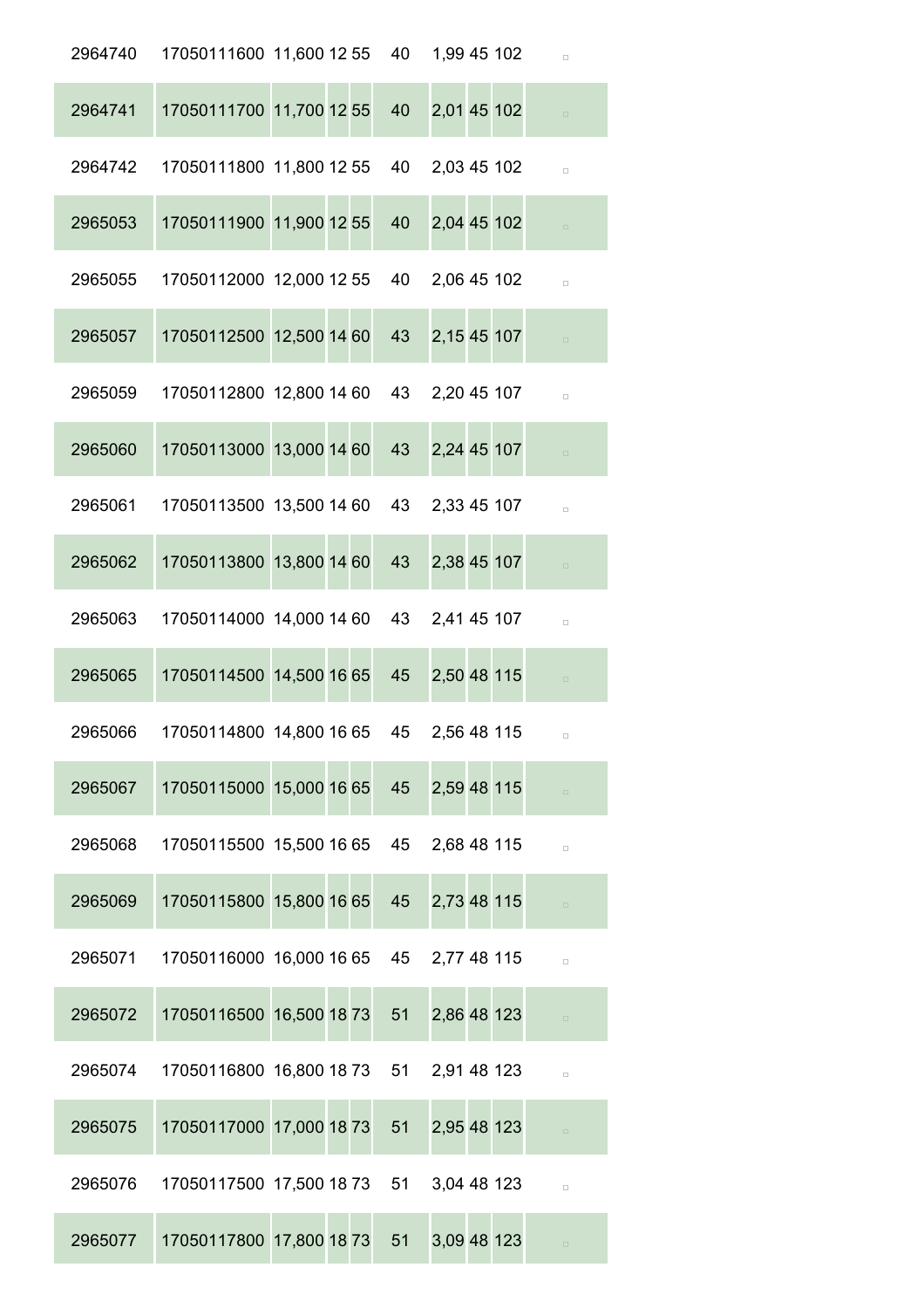| 2965078 | 17050118000 18,000 18 73 51 3,12 48 123 |    |                | $\Box$ |
|---------|-----------------------------------------|----|----------------|--------|
| 2965079 | 17050118500 18,500 20 79                |    | 55 3,21 50 131 | $\Box$ |
| 2965080 | 17050118800 18,800 20 79 55 3,27 50 131 |    |                | $\Box$ |
| 2965081 | 17050119000 19,000 20 79                | 55 | 3,30 50 131    | $\Box$ |
| 2965083 | 17050119500 19,500 20 79 55 3,39 50 131 |    |                | $\Box$ |
| 2965084 | 17050119800 19,800 20 79                | 55 | 3,44 50 131    | $\Box$ |
| 2965085 | 17050120000 20,000 20 79 55             |    | 3,48 50 131    | $\Box$ |

© 2012 Copyright Kennametal Inc. Privacy Policy Printer Friendly <u>cn de es fr it pt</u> Choose Different Language ATG - 1 172.20.22.29

 $\Box$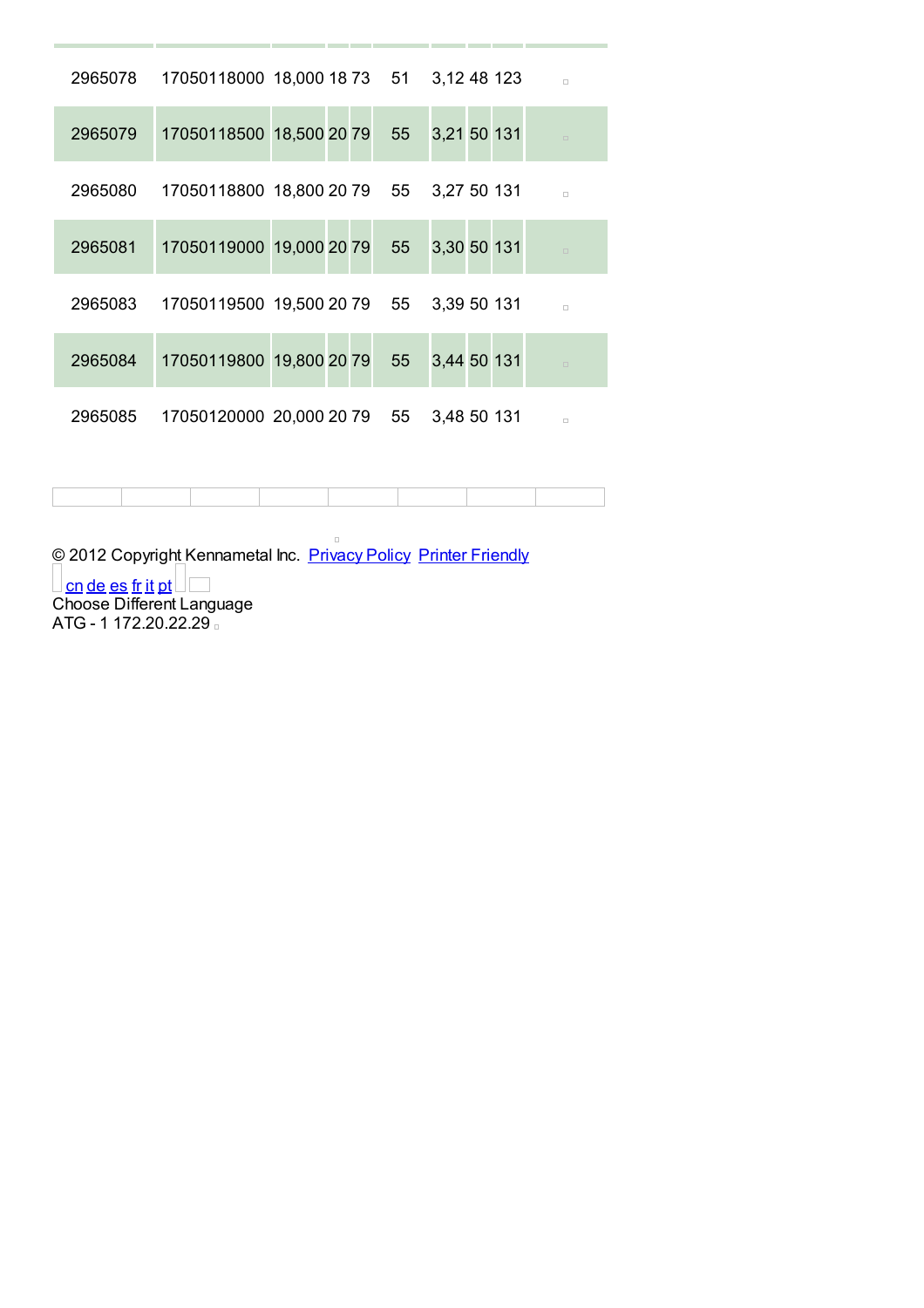| widia-tab                                                                          |
|------------------------------------------------------------------------------------|
|                                                                                    |
|                                                                                    |
|                                                                                    |
|                                                                                    |
| <b>CONTACT//</b>                                                                   |
| Home Products Shop Distributors Support Services About Us Downloads<br><b>News</b> |
| Holemaking » Solid Carbide Drills » Top Drill S+™ »<br>Metric<br>home»             |
| « Previous page                                                                    |

# High-Performance Solid Carbide Drills . Through Coolant

## - Print

Steel and Cast Iron • TOP DRILL S+™ • 5 x D



Click to enlarge

| Tolerance |                                             |    |              |  |  |  |  |  |  |  |  |
|-----------|---------------------------------------------|----|--------------|--|--|--|--|--|--|--|--|
| D1        | Tolerance m7                                | D. | Tolerance h6 |  |  |  |  |  |  |  |  |
| $>3$ to 6 | 0,004/0,016                                 | 6  | 0,000/-0,008 |  |  |  |  |  |  |  |  |
|           | >6 to 10 0,006/0,021 8 to 10 0,000/-0,009   |    |              |  |  |  |  |  |  |  |  |
|           | >10 to 18 0,007/0,025 12 to 18 0,000/-0,011 |    |              |  |  |  |  |  |  |  |  |
|           | >18 to 20 0,008/0,029                       | 20 | 0,000/-0,013 |  |  |  |  |  |  |  |  |

 $\bullet$  first choice

 $\circ$  alternate choice

 $\bullet$ 

 $\overline{P}$ 

M

K  $\bullet$ 

 $\mathsf{N}$  $\circ$ 

 ${\mathsf S}$  $\circ$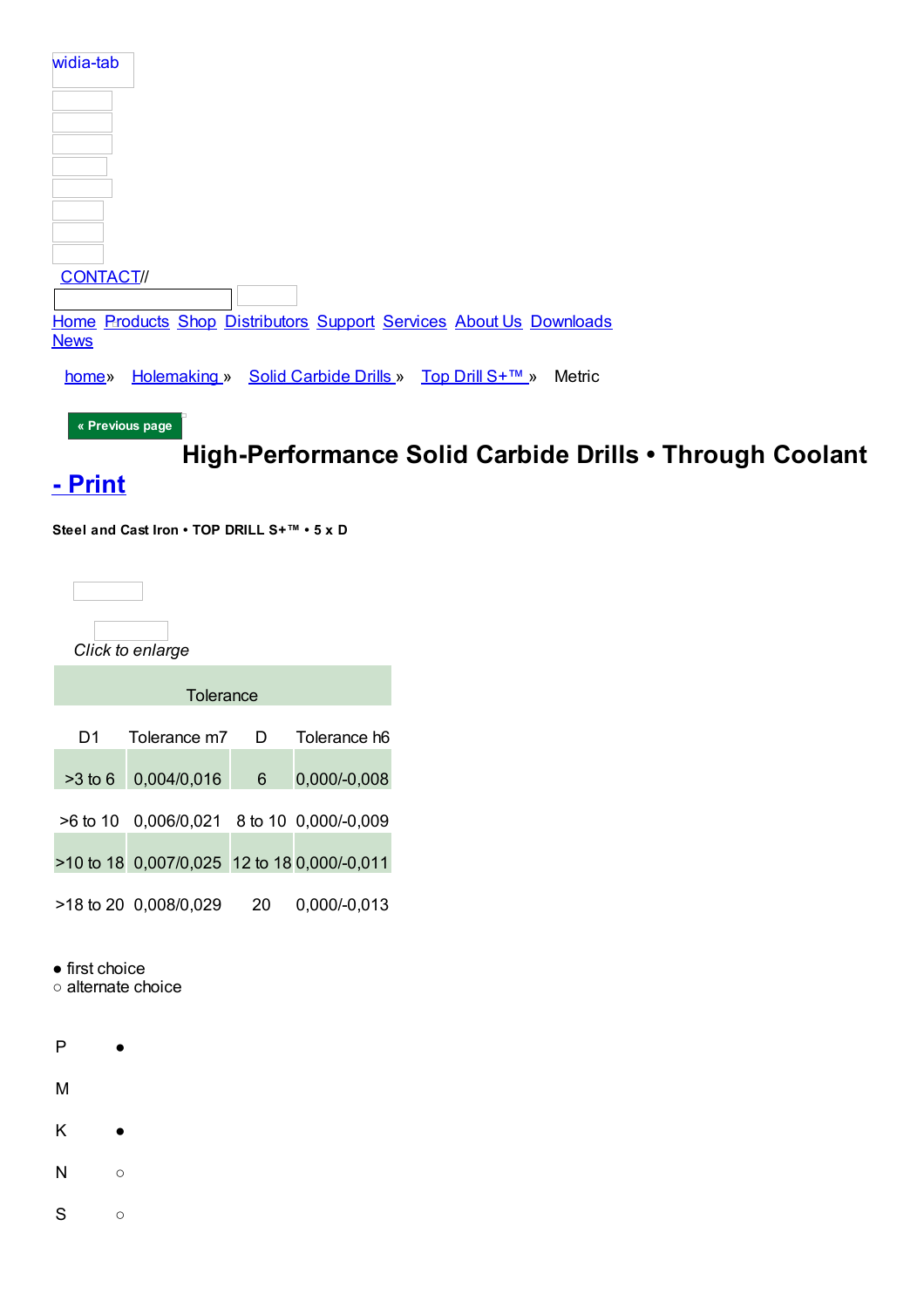K20FTIALN

## **■ Series 170502**

order number catalog number D1 D L3 L4 max L5 LS L K20FTiAlN

| 2964803 | 17050203000 3,000 6 28    |              |                 |    |    | 23 0.48 36 66 |    | $\Box$ |
|---------|---------------------------|--------------|-----------------|----|----|---------------|----|--------|
| 2964804 | 17050203100               | $3,100$ 6 28 |                 |    | 23 | $0,50,36$ 66  |    | $\Box$ |
| 2964805 | 17050203200 3,200 6 28    |              |                 |    |    | 23 0,52 36 66 |    | $\Box$ |
| 2964806 | 17050203250               | 3,250 6 28   |                 |    | 23 | 0,53 36 66    |    | $\Box$ |
| 2964807 | 17050203300 3,300 6 28    |              |                 |    |    | 23 0,54 36 66 |    | $\Box$ |
| 2964808 | 17050203400               | $3,400$ 6 28 |                 |    | 23 | 0,55366       |    | $\Box$ |
| 2964809 | 17050203500 3,500 6 28    |              |                 |    |    | 23 0,57 36 66 |    | $\Box$ |
| 2964810 | 17050203600               | $3,600$ 6 28 |                 |    | 23 | 0,59366       |    | $\Box$ |
| 2964811 | 17050203700 3,700 6 28    |              |                 |    |    | 23 0,61 36 66 |    | $\Box$ |
| 2964812 | 17050203800               | 3,800 6 36   |                 |    | 29 | 0,62 36       | 74 | $\Box$ |
| 2964813 | 17050203900 3,900 6 36    |              |                 |    |    | 29 0,64 36 74 |    | $\Box$ |
| 2964814 | 17050204000               | 4,000 6 36   |                 |    | 29 | 0,66 36       | 74 | $\Box$ |
| 2964815 | 17050204100               | 4,100        | $6\overline{6}$ | 36 | 29 | 0,67 36       | 74 |        |
| 2964816 | 17050204200               | 4,200 6 36   |                 |    | 29 | 0,69 36 74    |    | $\Box$ |
| 2964817 | 17050204300  4,300  6  36 |              |                 |    | 29 | 0,71 36 74    |    | $\Box$ |
| 2964819 | 17050204400               | 4,400 6 36   |                 |    | 29 | 0,73 36       | 74 | $\Box$ |
| 2964821 | 17050204600               | 4,600 6 36   |                 |    | 29 | 0,76 36 74    |    | $\Box$ |
| 2964822 | 17050204650               | 4,650 6 36   |                 |    | 29 | 0,77 36       | 74 | $\Box$ |
| 2964823 | 17050204700               | 4,700 6 36   |                 |    | 29 | 0,78 36 74    |    | $\Box$ |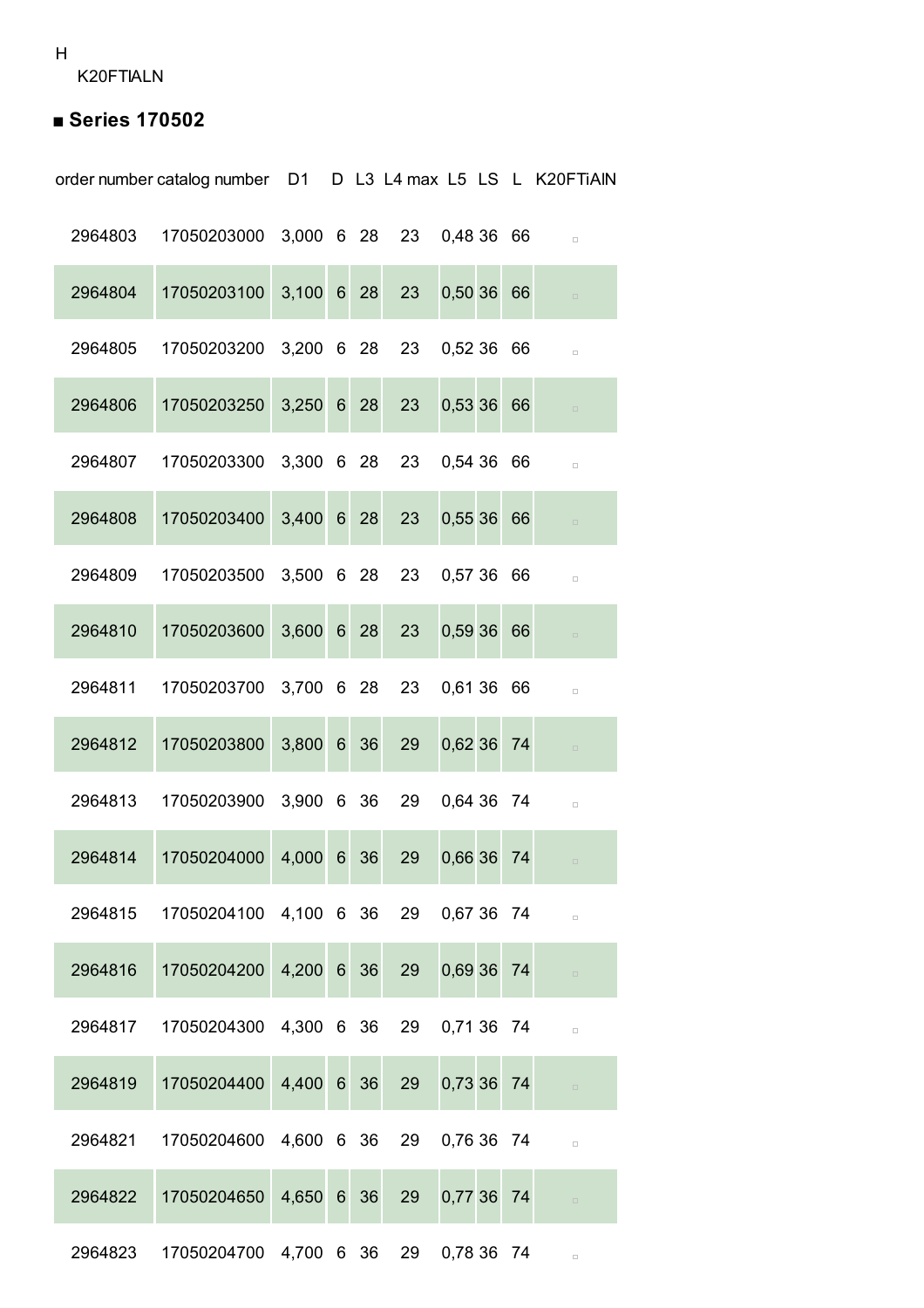| 2964826 | 17050204900            | 4,900 6 44 |      | 35              | 0,81 36 82    |  | $\Box$ |
|---------|------------------------|------------|------|-----------------|---------------|--|--------|
| 2964827 | 17050205000            | 5,000 6 44 |      | 35              | 0,83 36 82    |  | $\Box$ |
| 2964828 | 17050205100            | 5,100 6 44 |      | 35              | 0,85 36 82    |  | $\Box$ |
| 2964830 | 17050205200 5,200 6 44 |            |      | 35 <sup>5</sup> | 0,87 36 82    |  | $\Box$ |
| 2964831 | 17050205300            | 5,300 6 44 |      | 35              | 0,88 36 82    |  |        |
| 2964832 | 17050205400            | 5,400 6 44 |      | 35              | 0,90 36 82    |  | $\Box$ |
| 2964833 | 17050205500            | 5,500 6 44 |      | 35              | 0.92 36 82    |  |        |
| 2964834 | 17050205550            | 5,550 6 44 |      | 35 <sup>5</sup> | 0.93 36 82    |  | $\Box$ |
| 2964836 | 17050205600            | 5,600 6 44 |      | 35              | 0,94 36 82    |  | $\Box$ |
| 2964837 | 17050205700            | 5,700 6 44 |      | 35 <sup>5</sup> | 0,95 36 82    |  | $\Box$ |
| 2964838 | 17050205800            | 5,800 6 44 |      | 35              | 0,97 36 82    |  | $\Box$ |
| 2964839 | 17050205900            | 5,900 6 44 |      | 35              | 0,99 36 82    |  | $\Box$ |
| 2964841 | 17050206000            | 6,000 6 44 |      | 35              | 1,00 36 82    |  |        |
| 2964842 | 17050206100 6,100 8 53 |            |      |                 | 43 1,02 36 91 |  | $\Box$ |
| 2964843 | 17050206200            | 6,200 8 53 |      | 43              | 1,04 36 91    |  | $\Box$ |
| 2964844 | 17050206300 6,300 8 53 |            |      | 43              | 1,06 36 91    |  | $\Box$ |
| 2964846 | 17050206400            | 6,400 8 53 |      | 43              | 1,07 36 91    |  | $\Box$ |
| 2964847 | 17050206500 6,500 8 53 |            |      |                 | 43 1,09 36 91 |  | $\Box$ |
| 2964848 | 17050206600            | 6,600 8 53 |      | 43              | 1,11 36 91    |  | $\Box$ |
| 2964849 | 17050206700 6,700 8 53 |            |      |                 | 43 1,13 36 91 |  | $\Box$ |
| 2964851 | 17050206800            | 6,800      | 8 53 | 43              | 1,14 36 91    |  | $\Box$ |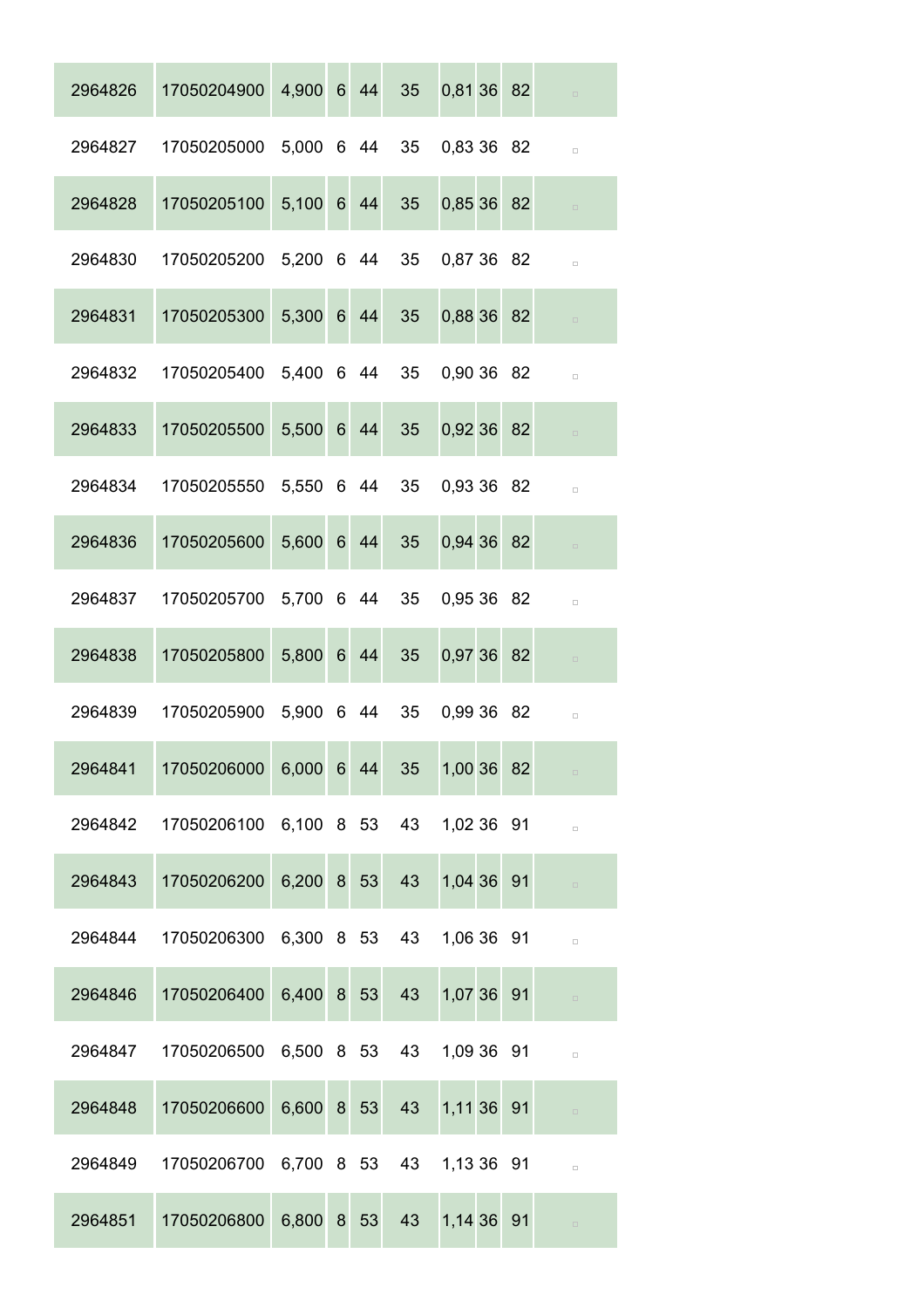| 2964853 | 17050207000                | 7,000 8 53     |      | 43 | 1,18 36 91  | $\Box$ |
|---------|----------------------------|----------------|------|----|-------------|--------|
| 2964854 | 17050207100                | 7,100 8 53     |      | 43 | 1,20 36 91  | $\Box$ |
| 2964856 | 17050207200                | 7,200 8 53     |      | 43 | 1,21 36 91  | $\Box$ |
| 2964857 | 17050207300                | 7,300          | 8 53 | 43 | 1,23 36 91  | $\Box$ |
| 2964858 | 17050207400                | 7,400 8 53     |      | 43 | 1,25 36 91  | $\Box$ |
| 2964859 | 17050207500                | 7,500          | 8 53 | 43 | 1,27 36 91  | $\Box$ |
| 2964861 | 17050207600                | 7,600 8 53     |      | 43 | 1,29 36 91  | $\Box$ |
| 2964862 | 17050207700                | 7,700          | 8 53 | 43 | 1,30 36 91  | $\Box$ |
| 2964863 | 17050207800                | 7,800 8 53     |      | 43 | 1,32 36 91  | $\Box$ |
| 2964864 | 17050207900                | 7,900 8 53     |      | 43 | 1,34 36 91  | $\Box$ |
| 2964866 | 17050208000                | 8,000 8 53     |      | 43 | 1,36 36 91  | $\Box$ |
| 2964867 | 17050208100                | 8,100 10 61    |      | 49 | 1,37 40 103 | $\Box$ |
| 2964869 | 17050208300 8,300 10 61 49 |                |      |    | 1,41 40 103 |        |
| 2964871 | 17050208400                | 8,400 10 61    |      | 49 | 1,43 40 103 | $\Box$ |
| 2964872 | 17050208500                | 8,500 10 61 49 |      |    | 1,44 40 103 | $\Box$ |
| 2964873 | 17050208600                | 8,600 10 61    |      | 49 | 1,46 40 103 | $\Box$ |
| 2964874 | 17050208700                | 8,700 10 61    |      | 49 | 1,48 40 103 | $\Box$ |
| 2964875 | 17050208800                | 8,800 10 61    |      | 49 | 1,50 40 103 | $\Box$ |
| 2964876 | 17050208900                | 8,900 10 61 49 |      |    | 1,51 40 103 | $\Box$ |
| 2964877 | 17050209000                | 9,000 10 61    |      | 49 | 1,53 40 103 | $\Box$ |
| 2964878 | 17050209100                | 9,100 10 61 49 |      |    | 1,55 40 103 | $\Box$ |
| 2964880 | 17050209200                | 9,200 10 61    |      | 49 | 1,57 40 103 | $\Box$ |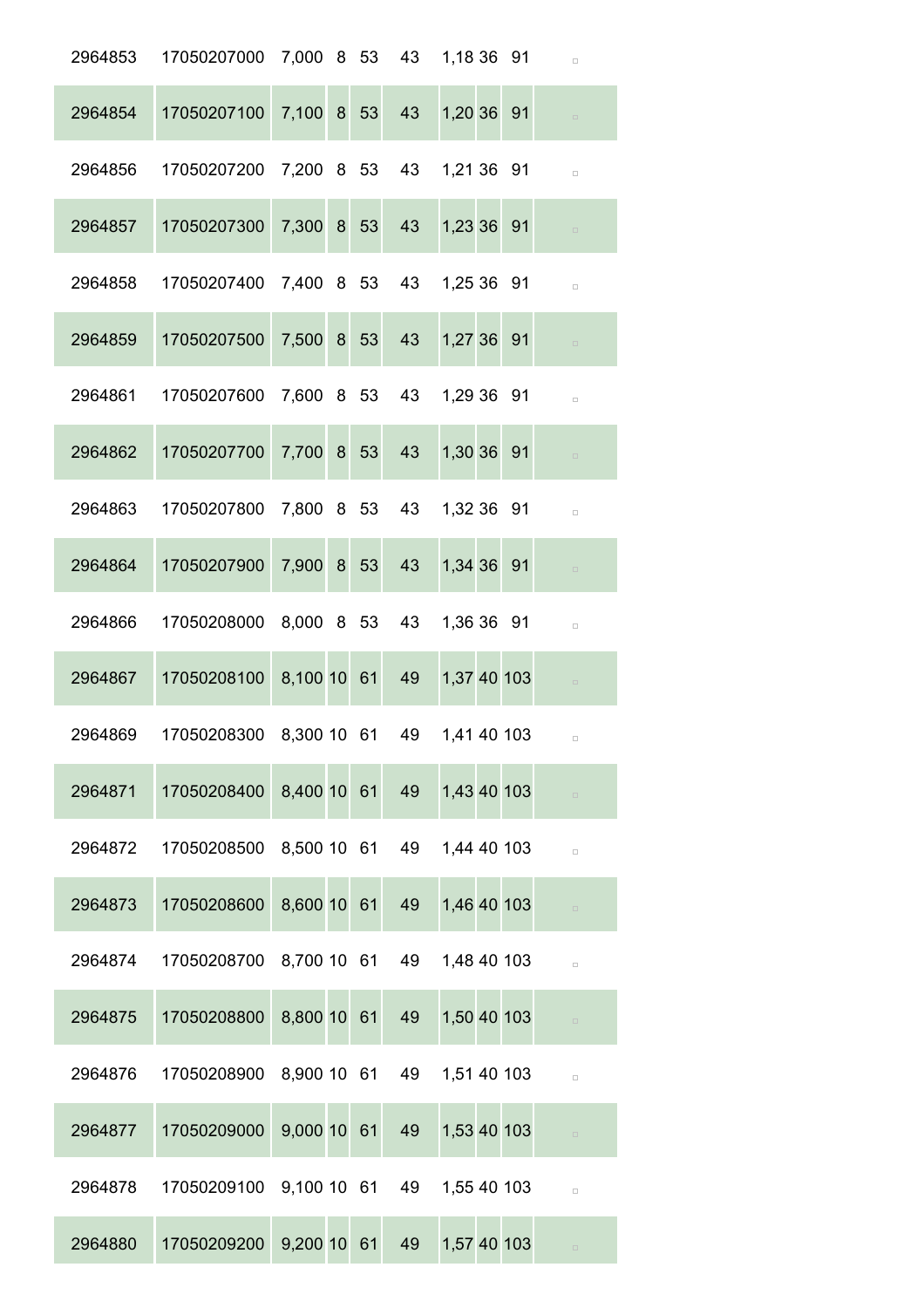| 2964881 | 17050209300                 |             |  | 9,300 10 61 49 | 1,58 40 103 |  | $\Box$ |
|---------|-----------------------------|-------------|--|----------------|-------------|--|--------|
| 2964882 | 17050209400                 | 9,400 10 61 |  | 49             | 1,60 40 103 |  | $\Box$ |
| 2964883 | 17050209500                 | 9,500 10 61 |  | 49             | 1,62 40 103 |  | $\Box$ |
| 2964885 | 17050209600                 | 9,600 10 61 |  | 49             | 1,64 40 103 |  | $\Box$ |
| 2964886 | 17050209700                 | 9,700 10 61 |  | 49             | 1,65 40 103 |  | $\Box$ |
| 2964888 | 17050209900                 | 9,900 10 61 |  | 49             | 1,69 40 103 |  |        |
| 2964890 | 17050210000 10,000 10 61    |             |  | 49             | 1,71 40 103 |  | $\Box$ |
| 2964891 | 17050210100 10,100 12 71    |             |  | 56             | 1,73 45 118 |  |        |
| 2964892 | 17050210200 10,200 12 71    |             |  | 56             | 1,74 45 118 |  | $\Box$ |
| 2964893 | 17050210300 10,300 12 71    |             |  | 56             | 1,76 45 118 |  | $\Box$ |
| 2964895 | 17050210400 10,400 12 71    |             |  | 56             | 1,78 45 118 |  | $\Box$ |
| 2964896 | 17050210500 10,500 12 71    |             |  | 56             | 1,80 45 118 |  | $\Box$ |
| 2964897 | 17050210600 10,600 12 71 56 |             |  |                | 1,81 45 118 |  | $\Box$ |
| 2964898 | 17050210700 10,700 12 71    |             |  | 56             | 1,83 45 118 |  | $\Box$ |
| 2964900 | 17050210800 10,800 12 71    |             |  | 56             | 1,85 45 118 |  | $\Box$ |
| 2964901 | 17050210900 10,900 12 71    |             |  | 56             | 1,87 45 118 |  | $\Box$ |
| 2964902 | 17050211000 11,000 12 71    |             |  | 56             | 1,88 45 118 |  | $\Box$ |
| 2964903 | 17050211100 11,100 12 71    |             |  | 56             | 1,90 45 118 |  | $\Box$ |
| 2964905 | 17050211200 11,200 12 71    |             |  | 56             | 1,92 45 118 |  | $\Box$ |
| 2964906 | 17050211300 11,300 12 71    |             |  | 56             | 1,94 45 118 |  | $\Box$ |
| 2968374 | 17050211400 11,400 12 71    |             |  | 56             | 1,95 45 118 |  | $\Box$ |
|         |                             |             |  |                |             |  |        |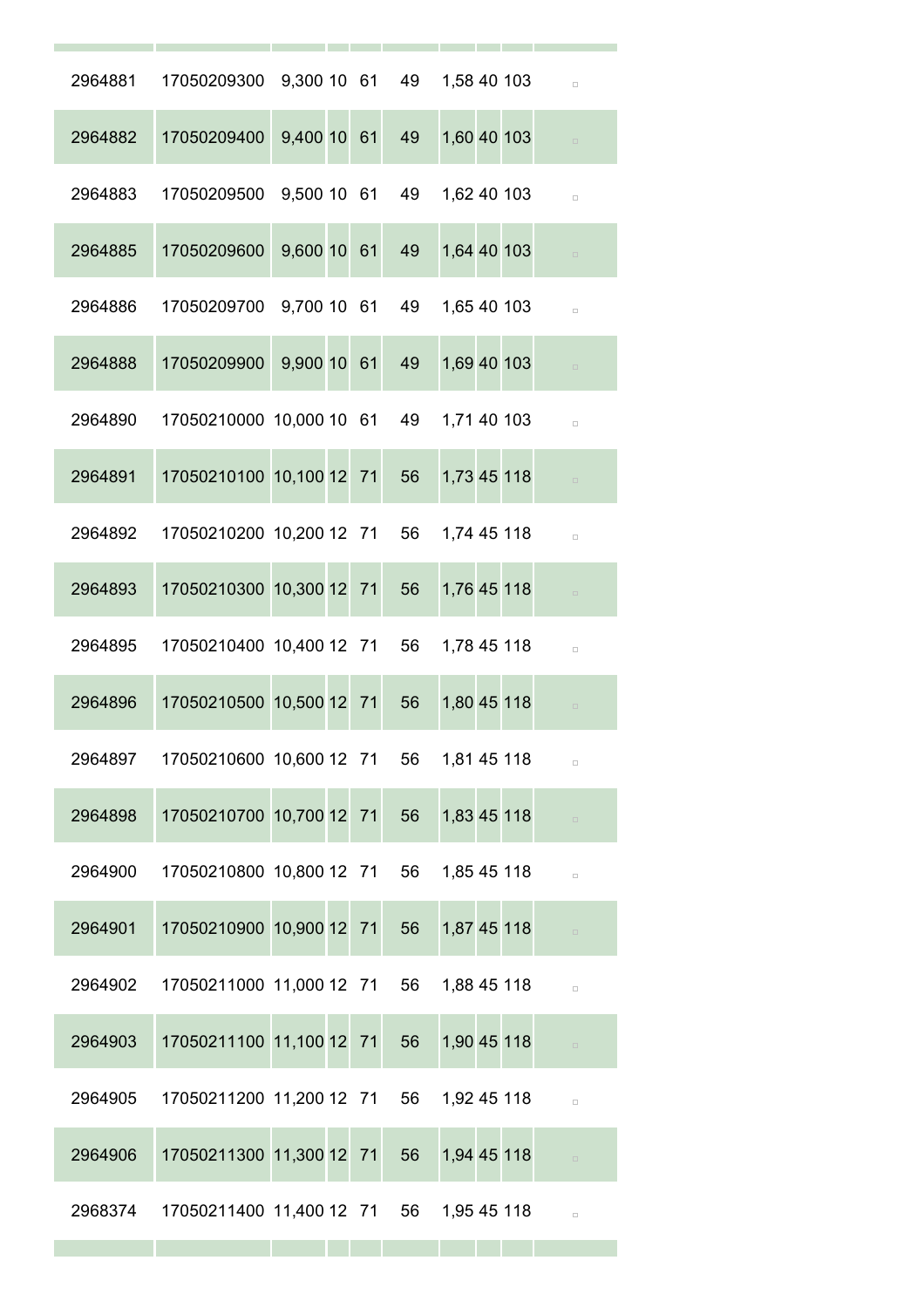| 2968375 | 17050211500 11,500 12 71 56                     |  |    | 1,97 45 118 |  | $\Box$ |
|---------|-------------------------------------------------|--|----|-------------|--|--------|
| 2968376 | 17050211600 11,600 12 71 56 1,99 45 118         |  |    |             |  | $\Box$ |
| 2968377 | 17050211700 11,700 12 71                        |  | 56 | 2,01 45 118 |  |        |
| 2968378 | 17050211800 11,800 12 71 56 2,03 45 118         |  |    |             |  | $\Box$ |
| 2968379 | 17050211900 11,900 12 71                        |  | 56 | 2,04 45 118 |  |        |
| 2968381 | 17050212000 12,000 12 71 56 2,06 45 118         |  |    |             |  | $\Box$ |
| 2968393 | 17050212500 12,500 14 77                        |  | 60 | 2,15 45 124 |  |        |
| 2968395 | 17050212800 12,800 14 77 60 2,20 45 124         |  |    |             |  | $\Box$ |
| 2968396 | 17050213000 13,000 14 77                        |  | 60 | 2,24 45 124 |  | $\Box$ |
| 2968397 | 17050213500 13,500 14 77 60 2,33 45 124         |  |    |             |  | $\Box$ |
| 2968398 | 17050213800 13,800 14 77 60                     |  |    | 2,38 45 124 |  | $\Box$ |
| 2968399 | 17050214000 14,000 14 77 60 2,41 45 124         |  |    |             |  | $\Box$ |
| 2968401 | 17050214500 14,500 16 83 63                     |  |    | 2,50 48 133 |  |        |
|         | 2968402 17050214800 14,800 16 83 63 2,56 48 133 |  |    |             |  | $\Box$ |
| 2968403 | 17050215000 15,000 16 83 63 2,59 48 133         |  |    |             |  | $\Box$ |
| 2968404 | 17050215500 15,500 16 83 63 2,68 48 133         |  |    |             |  | $\Box$ |
| 2968405 | 17050215800 15,800 16 83 63 2,73 48 133         |  |    |             |  |        |
| 2968407 | 17050216000 16,000 16 83 63 2,77 48 133         |  |    |             |  | $\Box$ |
| 2968408 | 17050216500 16,500 18 93 71 2,86 48 143         |  |    |             |  |        |
| 2968410 | 17050216800 16,800 18 93 71 2,91 48 143         |  |    |             |  | $\Box$ |
| 2968411 | 17050217000 17,000 18 93 71 2,95 48 143         |  |    |             |  |        |
|         | 2968412 17050217500 17,500 18 93 71 3,04 48 143 |  |    |             |  | $\Box$ |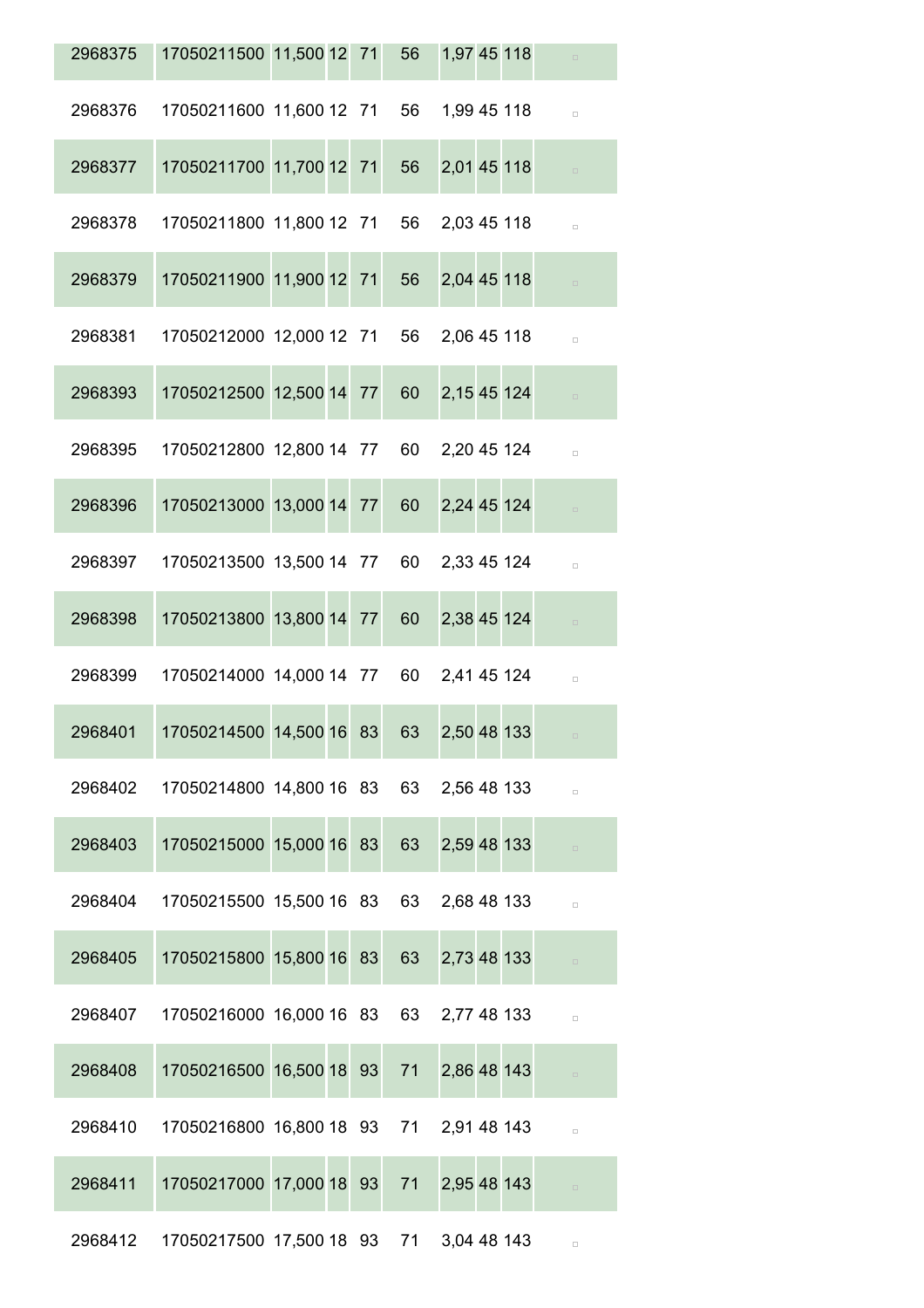| 2968413 | 17050217800 17,800 18 93 71 3,09 48 143                  |  |  |  | $\Box$ |
|---------|----------------------------------------------------------|--|--|--|--------|
|         | 2968414 17050218000 18,000 18 93 71 3,12 48 143          |  |  |  | $\Box$ |
| 2968415 | 17050218500 18,500 20 101 77 3,21 50 153                 |  |  |  | $\Box$ |
|         | 2968416 17050218800 18,800 20 101 77 3,27 50 153         |  |  |  | $\Box$ |
| 2968417 | 17050219000 19,000 20 101 77 3,30 50 153                 |  |  |  | $\Box$ |
|         | 2968419  17050219500  19,500  20  101  77  3,39  50  153 |  |  |  | $\Box$ |
| 2968420 | 17050219800 19,800 20 101 77 3,44 50 153                 |  |  |  | $\Box$ |
| 2968421 | 17050220000 20,000 20 101 77 3,48 50 153                 |  |  |  | $\Box$ |

© 2012 Copyright Kennametal Inc. Privacy Policy Printer Friendly

<u>cn de es fr it pt</u> Choose Different Language ATG - 1 172.20.22.29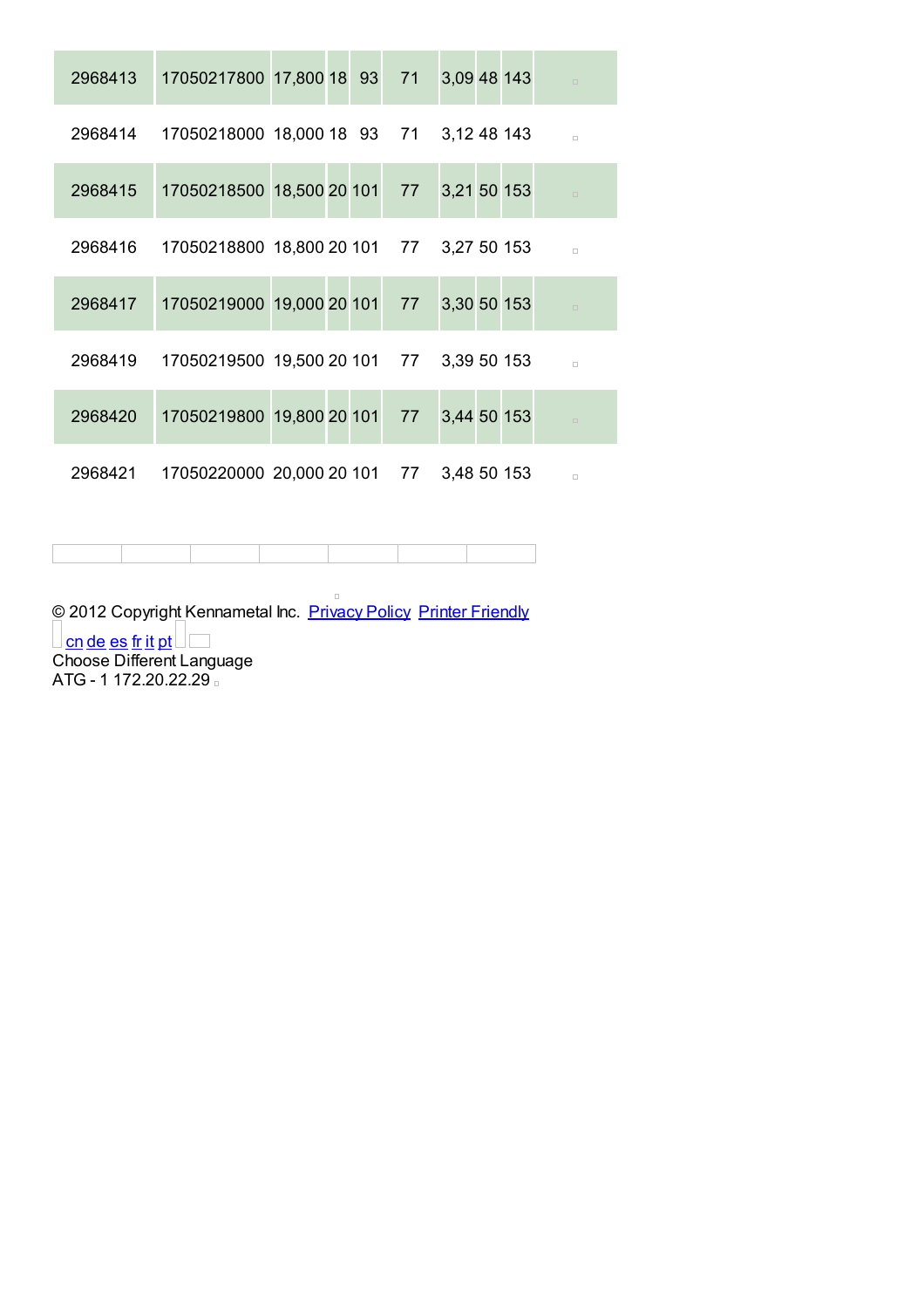| widia-tab        |                                                                     |  |        |
|------------------|---------------------------------------------------------------------|--|--------|
|                  |                                                                     |  |        |
|                  |                                                                     |  |        |
|                  |                                                                     |  |        |
|                  |                                                                     |  |        |
| <b>CONTACT//</b> |                                                                     |  |        |
|                  | Home Products Shop Distributors Support Services About Us Downloads |  |        |
| home»            | Holemaking » Solid Carbide Drills » Top Drill S+™ »                 |  | Metric |
| <b>News</b>      |                                                                     |  |        |

« Previous page

## High-Performance Solid Carbide Drills with Through **Coolant Holes - Print**

Steel and Cast Iron • TOP DRILL S+™ • 8 x D

|                  | Click to enlarge                            |    |              |
|------------------|---------------------------------------------|----|--------------|
|                  | Tolerance                                   |    |              |
| D1               | Tolerance m7                                | D. | Tolerance h6 |
| $>3$ to 6 $\Box$ | 0,004/0,016                                 | 6  | 0,000/-0,008 |
|                  | >6 to 10 0,006/0,021 8 to 10 0,000/-0,009   |    |              |
|                  | >10 to 18 0,007/0,025 12 to 18 0,000/-0,011 |    |              |
|                  | >18 to 20 0,008/0,029                       | 20 | 0.000/-0.013 |

 $\bullet$  first choice

o alternate choice

 $\bullet$ 

 $\overline{P}$ 

M

K  $\bullet$ 

 $\mathsf{N}$  $\circ$ 

 ${\mathsf S}$  $\circ$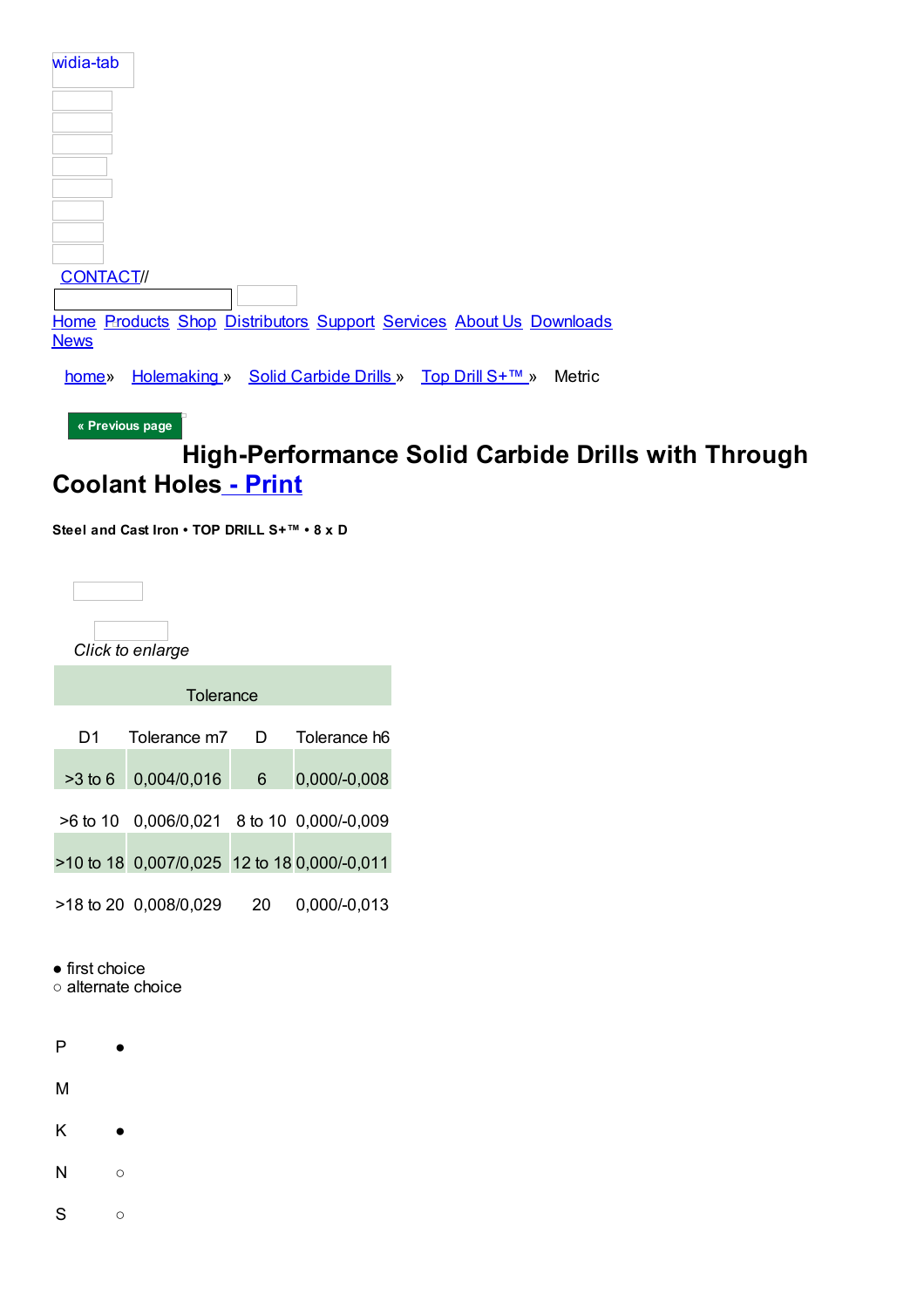## **■ Series 170503**

order number catalog number D1 D L3 L4 max L5 LS L K20FTiAlN

| 2968422 | 17050303000 3,000 6 40 |            |  |    | 33 0,61 36 78 |    | $\Box$ |
|---------|------------------------|------------|--|----|---------------|----|--------|
| 2968503 | 17050303300            | 3,300 6 40 |  | 33 | 0,67 36       | 78 | $\Box$ |
| 2968504 | 17050303500            | 3,500 6 40 |  | 33 | 0,71 36 78    |    | $\Box$ |
| 2968505 | 17050303700            | 3,700 6 40 |  | 33 | 0,76 36       | 78 | $\Box$ |
| 2968506 | 17050303800            | 3,800 6 49 |  | 41 | 0,78 36 87    |    | $\Box$ |
| 2968507 | 17050304000            | 4,000 6 49 |  | 41 | 0,82 36       | 87 | $\Box$ |
| 2968508 | 17050304200            | 4,200 6 49 |  | 41 | 0,86 36 87    |    | $\Box$ |
| 2968509 | 17050304370            | 4,370 6 49 |  | 41 | 0,90 36 87    |    | $\Box$ |
| 2968510 | 17050304500            | 4,500 6 49 |  | 41 | 0,93 36 87    |    | $\Box$ |
| 2968511 | 17050304700            | 4,700 6 49 |  | 41 | 0,97 36 87    |    | $\Box$ |
| 2968512 | 17050304760            | 4,760 6 56 |  | 48 | 0,98 36 94    |    | $\Box$ |
| 2968513 | 17050304800            | 4,800 6 56 |  | 48 | 0,99 36 94    |    | $\Box$ |
| 2968514 | 17050305000            | 5,000 6 56 |  | 48 | 1.03.36       | 94 |        |
| 2968515 | 17050305160            | 5,160 6 56 |  | 48 | 1,07 36 94    |    | $\Box$ |
| 2968516 | 17050305500 5,500 6 56 |            |  | 48 | 1,14 36 94    |    | $\Box$ |
| 2968517 | 17050305560            | 5,560 6 56 |  | 48 | 1,15 36 94    |    | $\Box$ |
| 2968518 | 17050305800 5,800 6 56 |            |  |    | 48 1,21 36 94 |    | $\Box$ |
| 2968519 | 17050305950            | 5,950 6 56 |  | 48 | 1,24 36 94    |    | $\Box$ |
| 2968520 | 17050306000            | 6,000 6 56 |  | 48 | 1,25 36 94    |    | $\Box$ |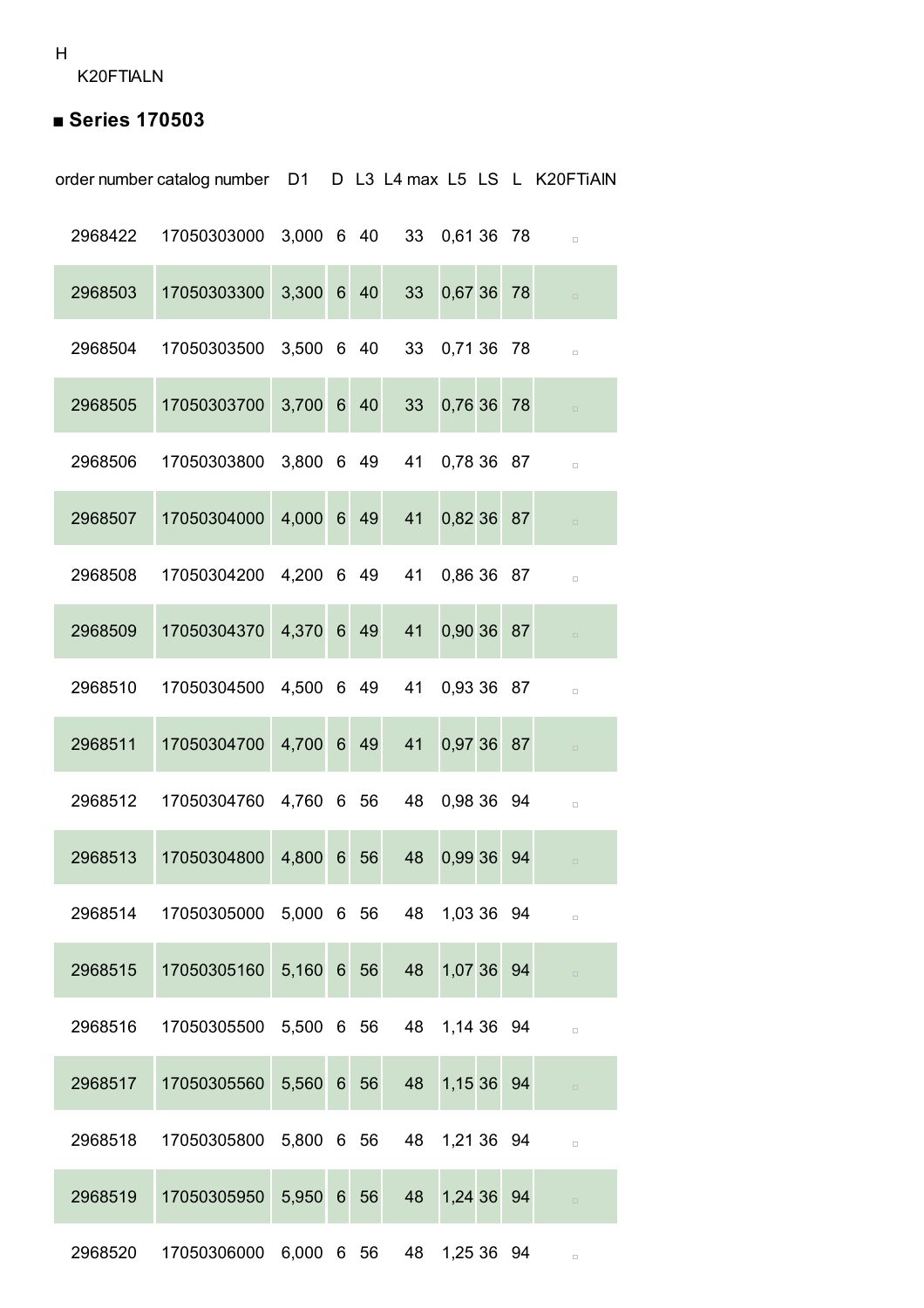| 2968521 | 17050306350                             | 6,350 8 67  |  | 57 | 1,32 36 105    |  | $\Box$ |
|---------|-----------------------------------------|-------------|--|----|----------------|--|--------|
| 2968522 | 17050306500                             | 6,500 8 67  |  |    | 57 1,36 36 105 |  | $\Box$ |
| 2968523 | 17050306750                             | 6,750 8 67  |  | 57 | 1,41 36 105    |  | $\Box$ |
| 2968524 | 17050306800                             | 6,800 8 67  |  |    | 57 1,42 36 105 |  | $\Box$ |
| 2968525 | 17050307000                             | 7,000 8 67  |  | 57 | 1,46 36 105    |  | $\Box$ |
| 2968526 | 17050307140                             | 7,140 8 72  |  | 61 | 1,49 36 110    |  | $\Box$ |
| 2968527 | 17050307500                             | 7,500 8 72  |  | 61 | 1,57 36 110    |  | $\Box$ |
| 2968528 | 17050307540                             | 7,540 8 72  |  | 61 | 1,58 36 110    |  | $\Box$ |
| 2968529 | 17050307800                             | 7,800 8 72  |  | 61 | 1,64 36 110    |  | $\Box$ |
| 2968530 | 17050307940                             | 7,940 8 72  |  | 61 | 1,67 36 110    |  | $\Box$ |
| 2968531 | 17050308000                             | 8,000 8 72  |  | 61 | 1,68 36 110    |  | $\Box$ |
| 2968532 | 17050308330                             | 8,330 10 80 |  | 68 | 1,75 40 122    |  | $\Box$ |
| 2968533 | 17050308500                             | 8,500 10 80 |  | 68 | 1,79 40 122    |  | $\Box$ |
| 2968534 | 17050309000 9,000 10 80                 |             |  |    | 68 1,90 40 122 |  | $\Box$ |
| 2968535 | 17050309130                             | 9,130 10 80 |  | 68 | 1,93 40 122    |  | $\Box$ |
| 2968536 | 17050309500 9,500 10 80                 |             |  |    | 68 2,01 40 122 |  | $\Box$ |
| 2968537 | 17050309520                             | 9,520 10 80 |  |    | 68 2,01 40 122 |  | $\Box$ |
| 2968538 | 17050309800 9,800 10 80                 |             |  |    | 68 2,07 40 122 |  | $\Box$ |
| 2968539 | 17050309920                             | 9,920 10 80 |  | 68 | 2,10 40 122    |  | $\Box$ |
| 2968540 | 17050310000 10,000 10 80 68 2,11 40 122 |             |  |    |                |  | $\Box$ |
| 2968541 | 17050310200 10,200 12 94                |             |  | 79 | 2,16 45 141    |  | $\Box$ |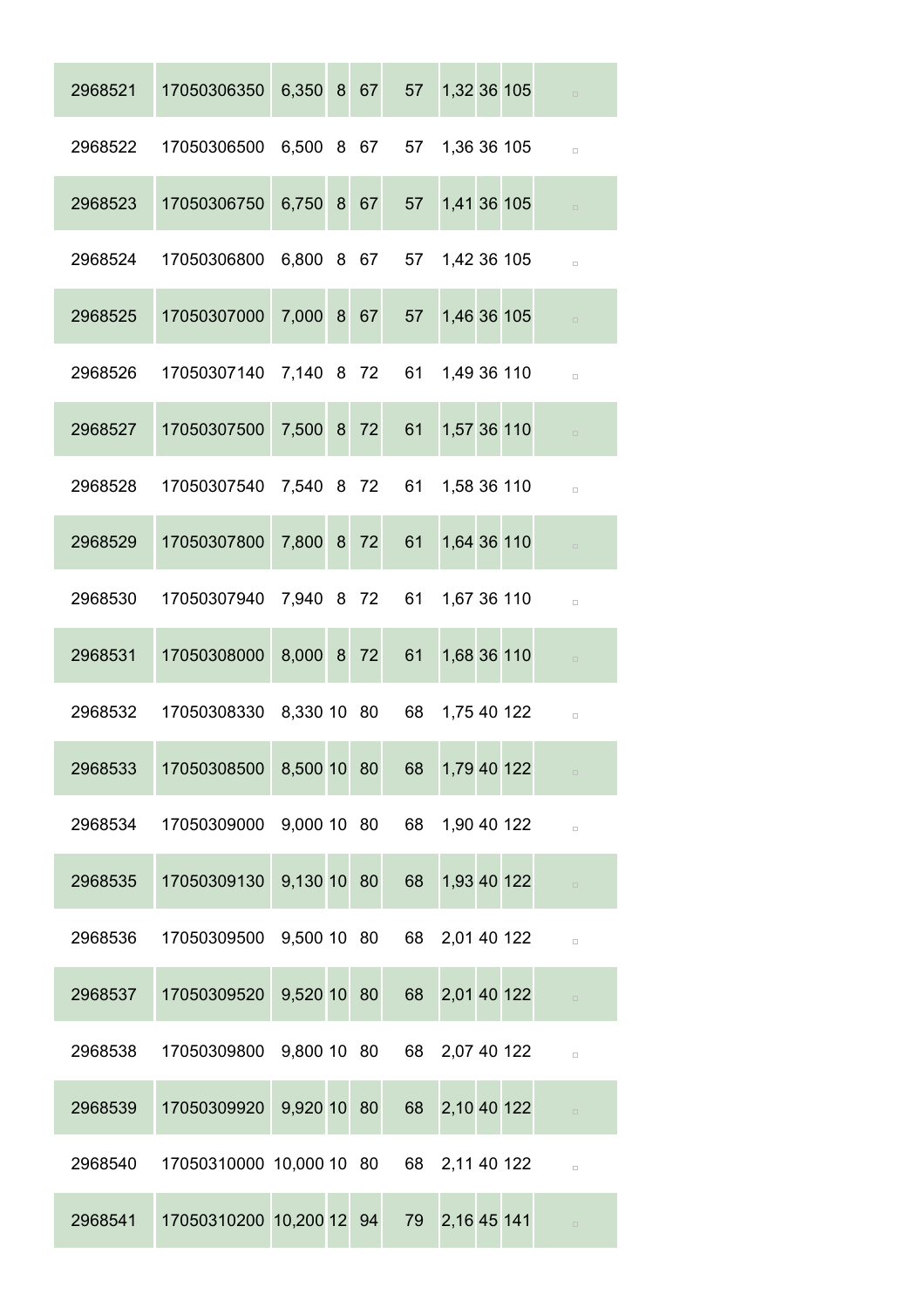|         | 2968542 17050310320 10,320 12 94 79 2,18 45 141 |  |     |                |  | $\Box$ |
|---------|-------------------------------------------------|--|-----|----------------|--|--------|
| 2968543 | 17050310500 10,500 12 94                        |  |     | 79 2,22 45 141 |  |        |
| 2968544 | 17050310720 10,720 12 94 79 2,27 45 141         |  |     |                |  | $\Box$ |
| 2968545 | 17050310800 10,800 12 94                        |  |     | 79 2,29 45 141 |  |        |
| 2968546 | 17050311000 11,000 12 94 79 2,33 45 141         |  |     |                |  | $\Box$ |
| 2968547 | 17050311500 11,500 12 94                        |  |     | 79 2,44 45 141 |  | $\Box$ |
| 2968548 | 17050311800 11,800 12 94 79 2,50 45 141         |  |     |                |  | $\Box$ |
| 2968549 | 17050311910 11,910 12 94                        |  |     | 79 2,53 45 141 |  | $\Box$ |
| 2968550 | 17050312000 12,000 12 94 79 2,55 45 141         |  |     |                |  | $\Box$ |
| 2968551 | 17050312300 12,300 14 108                       |  | 91  | 2,61 45 155    |  | $\Box$ |
| 2968552 | 17050312500 12,500 14 108 91 2,66 45 155        |  |     |                |  | $\Box$ |
| 2968553 | 17050312700 12,700 14 108                       |  | 91  | 2,70 45 155    |  |        |
| 2968554 | 17050312800 12,800 14 108 91 2,72 45 155        |  |     |                |  |        |
| 2968555 | 17050313000 13,000 14 108                       |  | 91  | 2,77 45 155    |  |        |
| 2968556 | 17050313500 13,500 14 108 91 2,87 45 155        |  |     |                |  | $\Box$ |
| 2968557 | 17050313800 13,800 14 108                       |  | 91  | 2,94 45 155    |  |        |
| 2968558 | 17050314000 14,000 14 108 91 2,98 45 155        |  |     |                |  | $\Box$ |
| 2968559 | 17050314290 14,290 16 121                       |  | 101 | 3,05 48 171    |  | $\Box$ |
| 2968560 | 17050314500 14,500 16 121 101 3,09 48 171       |  |     |                |  | $\Box$ |
| 2968561 | 17050314800 14,800 16 121 101                   |  |     | 3,16 48 171    |  | $\Box$ |
| 2968562 | 17050315000 15,000 16 121 101 3,20 48 171       |  |     |                |  | $\Box$ |
| 2968563 | 17050315500 15,500 16 121 101 3,31 48 171       |  |     |                |  | $\Box$ |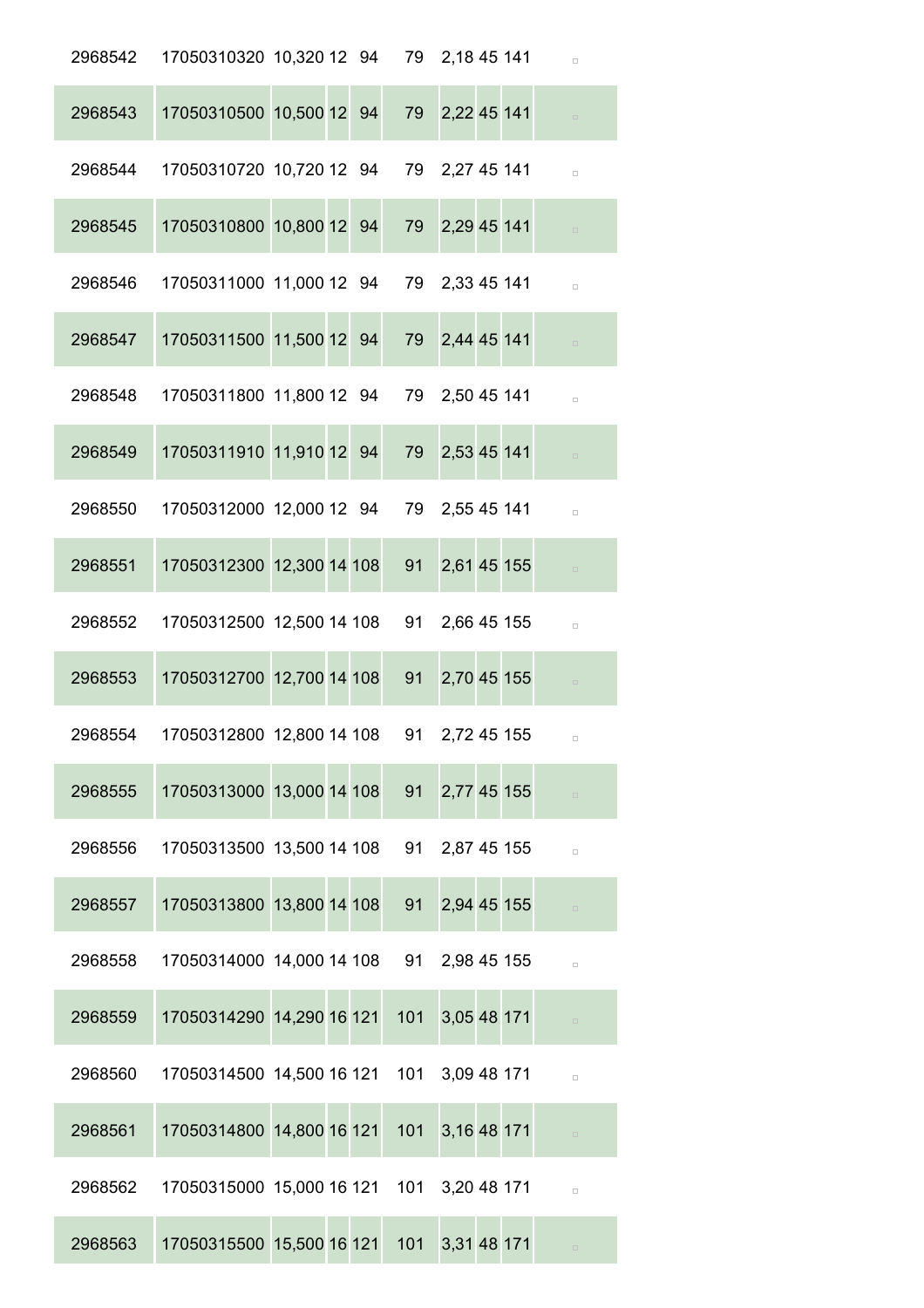| 2968564 | 17050315800 15,800 16 121 101 3,38 48 171 |  | $\Box$ |
|---------|-------------------------------------------|--|--------|
| 2968565 | 17050315870 15,870 16 121 101 3,39 48 171 |  | $\Box$ |
| 2968566 | 17050316000 16,000 16 121 101 3,42 48 171 |  | $\Box$ |

and the company

and the project

m.

© 2012 Copyright Kennametal Inc. Privacy Policy Printer Friendly <u>Con de es fr it pt</u><br>Choose Different Language<br>ATG - 1 172.20.22.29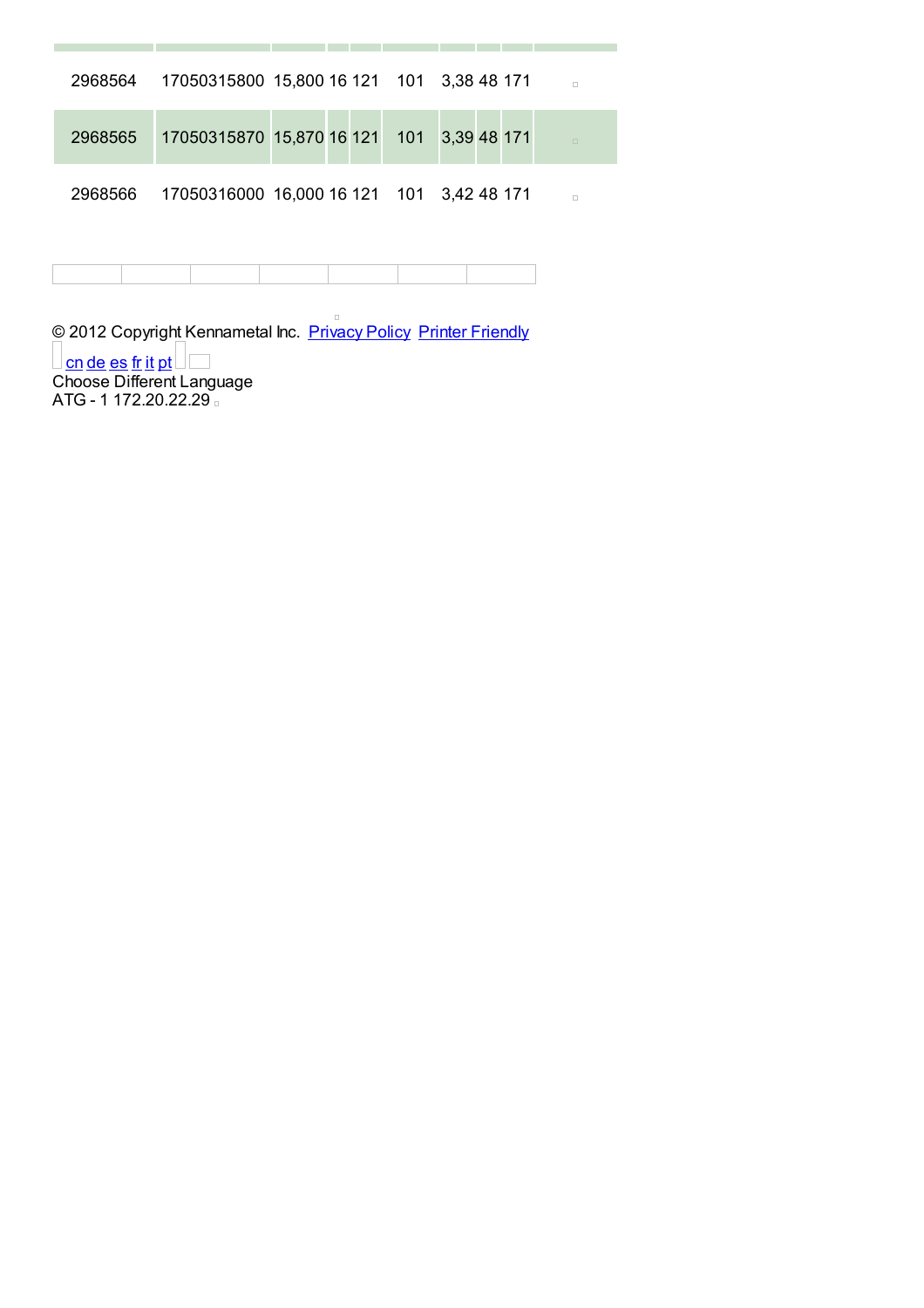| widia-tab                                                                          |
|------------------------------------------------------------------------------------|
|                                                                                    |
|                                                                                    |
|                                                                                    |
|                                                                                    |
|                                                                                    |
| <b>CONTACT// LOGIN</b>                                                             |
| Home Products Shop Distributors Support Services About Us Downloads<br><b>News</b> |
| Holemaking » Solid Carbide Drills » Top Drill S <sup>+™</sup> »<br>Metric<br>home» |
| « Previous page                                                                    |
| <b>High-Performance Solid Carbide</b>                                              |

### **Drills - Print**

**[Application](http://www.widia.com/widia/en/index.jhtml) Data • TOP [DRILL](http://www.widia.com/widia/en/products_main.jhtml) S+™ [•Series](https://widiacenter.widia.com/b2b_kmt/b2b/init.do?language=en) 170500 • Series [170501](http://www.widia.com/distributor_finder/dist_search.jhtml) 170502 [170503](http://www.widia.com/widia/en/support.jhtml)**

#### **■ [Applica](http://www.widia.com/widia/en/news/index.jhtml)tion Data • Metric**

TOP DRILL S+™ •170500\* Series • K20FTiAlN • Flood Coolant

|   |                | 37528.gif          |                            |                          |     |  |     |  |     | 38695.jpg |  |      |      |      |  |                                                                                                                 |
|---|----------------|--------------------|----------------------------|--------------------------|-----|--|-----|--|-----|-----------|--|------|------|------|--|-----------------------------------------------------------------------------------------------------------------|
|   |                | Cutting Speed - vc |                            |                          |     |  |     |  |     |           |  |      |      |      |  |                                                                                                                 |
|   |                | Range - m/min      | Recommended Feed Rate (fz) |                          |     |  |     |  |     |           |  |      |      |      |  |                                                                                                                 |
|   | Group          | min                |                            | Tool<br>$max_{Diameter}$ | 3,0 |  | 4,0 |  | 6,0 | 8,0       |  | 10,0 | 12,0 | 16,0 |  | 20,0                                                                                                            |
| P | 1              | 80                 | $-130$                     | mm/r                     |     |  |     |  |     |           |  |      |      |      |  | 0,06 - 0,12 0,10 - 0,18 0,12 - 0,24 0,14 - 0,29 0,17 - 0,34 0,20 - 0,39 0,24 - 0,47 0,31 - 0,60                 |
|   | 2,3,4,6,7      | 60                 | $-120$                     | mm/r                     |     |  |     |  |     |           |  |      |      |      |  | 0,07 - 0,13 0,10 - 0,19 0,14 - 0,25 0,17 - 0,31 0,21 - 0,37 0,24 - 0,42 0,29 - 0,52 0,38 - 0,65                 |
|   | 5,9,10,11      | 60                 | $-120$                     | mm/r                     |     |  |     |  |     |           |  |      |      |      |  | $0.07 - 0.130.09 - 0.190.13 - 0.250.16 - 0.310.19 - 0.370.21 - 0.420.26 - 0.520.32 - 0.65$                      |
|   | 12, 13.1, 13.2 | 40                 | $-70$                      | mm/r                     |     |  |     |  |     |           |  |      |      |      |  | 0,05 - 0,08 0,06 - 0,11 0,09 - 0,16 0,11 - 0,20 0,13 - 0,24 0,15 - 0,27 0,20 - 0,35 0,26 - 0,45                 |
| м | 14.1           | 30                 | $-50$                      | mm/r                     |     |  |     |  |     |           |  |      |      |      |  | 0,04 - 0,07 0,05 - 0,09 0,08 - 0,11 0,09 - 0,12 0,10 - 0,14 0,12 - 0,16 0,14 - 0,18 0,16 - 0,20                 |
|   | 14.3           | 30                 | $-60$                      | mm/r                     |     |  |     |  |     |           |  |      |      |      |  | 0,04 - 0,08 0,06 - 0,10 0,08 - 0,12 0,09 - 0,14 0,10 - 0,16 0,12 - 0,18 0,14 - 0,20 0,16 - 0,22                 |
|   | 14.2,14.4      | 30                 | $-50$                      | mm/r                     |     |  |     |  |     |           |  |      |      |      |  | 0,04 - 0,07 0,06 - 0,09 0,08 - 0,11 0,09 - 0,12 0,10 - 0,14 0,12 - 0,16 0,14 - 0,18 0,16 - 0,20                 |
| K | 15.16          | 100                | $-210$                     | mm/r                     |     |  |     |  |     |           |  |      |      |      |  | 0,08 - 0,16 0,12 - 0,24 0,16 - 0,31 0,20 - 0,38 0,23 - 0,44 0,25 - 0,49 0,31 - 0,06 0,38 - 0,74                 |
|   | 17,18,19       | 130                | $-160$                     | mm/r                     |     |  |     |  |     |           |  |      |      |      |  | 0,08 - 0,13 0,12 - 0,19 0,16 - 0,25 0,20 - 0,31 0,23 - 0,36 0,25 - 0,40 0,31 - 0,48 0,38 - 0,60                 |
|   | 20             | 100                | $-170$                     | mm/r                     |     |  |     |  |     |           |  |      |      |      |  | 0,06 - 0,13 0,09 - 0,19 0,12 - 0,25 0,14 - 0,30 0,17 - 0,35 0,19 - 0,40 0,25 - 0,48 0,30 - 0,60                 |
| N | 21             | 100                | $-300$                     | mm/r                     |     |  |     |  |     |           |  |      |      |      |  | $0,10 - 0,18$ $0,12 - 0,20$ $0,15 - 0,25$ $0,20 - 0,30$ $0,25 - 0,35$ $0,30 - 0,40$ $0,35 - 0,50$ $0,40 - 0,60$ |
|   | 22,23,24       | 100                | $-300$                     | mm/r                     |     |  |     |  |     |           |  |      |      |      |  | $0.10 - 0.20$ $0.12 - 0.25$ $0.15 - 0.30$ $0.20 - 0.35$ $0.25 - 0.40$ $0.30 - 0.45$ $0.35 - 0.55$ $0.40 - 0.65$ |
|   | 25             | 100                | $-300$                     | mm/r                     |     |  |     |  |     |           |  |      |      |      |  | 0,15 - 0,18 0,16 - 0,20 0,18 - 0,25 0,20 - 0,30 0,25 - 0,35 0,30 - 0,40 0,35 - 0,50 0,40 - 0,55                 |
|   | 26,27,28       | 100                | $-250$                     | mm/r                     |     |  |     |  |     |           |  |      |      |      |  | 0,10 - 0,20 0,12 - 0,25 0,15 - 0,30 0,20 - 0,35 0,25 - 0,40 0,30 - 0,45 0,35 - 0,50 0,40 - 0,60                 |
| S | 31,32          | 20                 | $-30$                      | mm/r                     |     |  |     |  |     |           |  |      |      |      |  | 0,03 - 0,06 0,04 - 0,08 0,06 - 0,10 0,08 - 0,12 0,09 - 0,13 0,10 - 0,14 0,12 - 0,16 0,14 - 0,18                 |
|   | 33, 34, 35     | 10                 | $-30$                      | mm/r                     |     |  |     |  |     |           |  |      |      |      |  | 0,02 - 0,04 0,03 - 0,06 0,05 - 0,08 0,07 - 0,10 0,08 - 0,11 0,09 - 0,12 0,10 - 0,14 0,11 - 0,16                 |
|   | 36             | 20                 | $-40$                      | mm/r                     |     |  |     |  |     |           |  |      |      |      |  | 0,02 - 0,04 0,02 - 0,05 0,04 - 0,07 0,06 - 0,09 0,07 - 0,10 0,08 - 0,11 0,09 - 0,13 0,10 - 0,15                 |
|   | 37             | 20                 | $-50$                      | mm/r                     |     |  |     |  |     |           |  |      |      |      |  | 0,02 - 0,04 0,03 - 0,06 0,05 - 0,08 0,07 - 0,10 0,08 - 0,11 0,09 - 0,12 0,10 - 0,14 0,11 - 0,16                 |

© 2012 Copyright Kennametal Inc. Privacy Policy Printer Friendly

cn de es fr it pt Choose Different Language ATG - 1 172.20.22.29